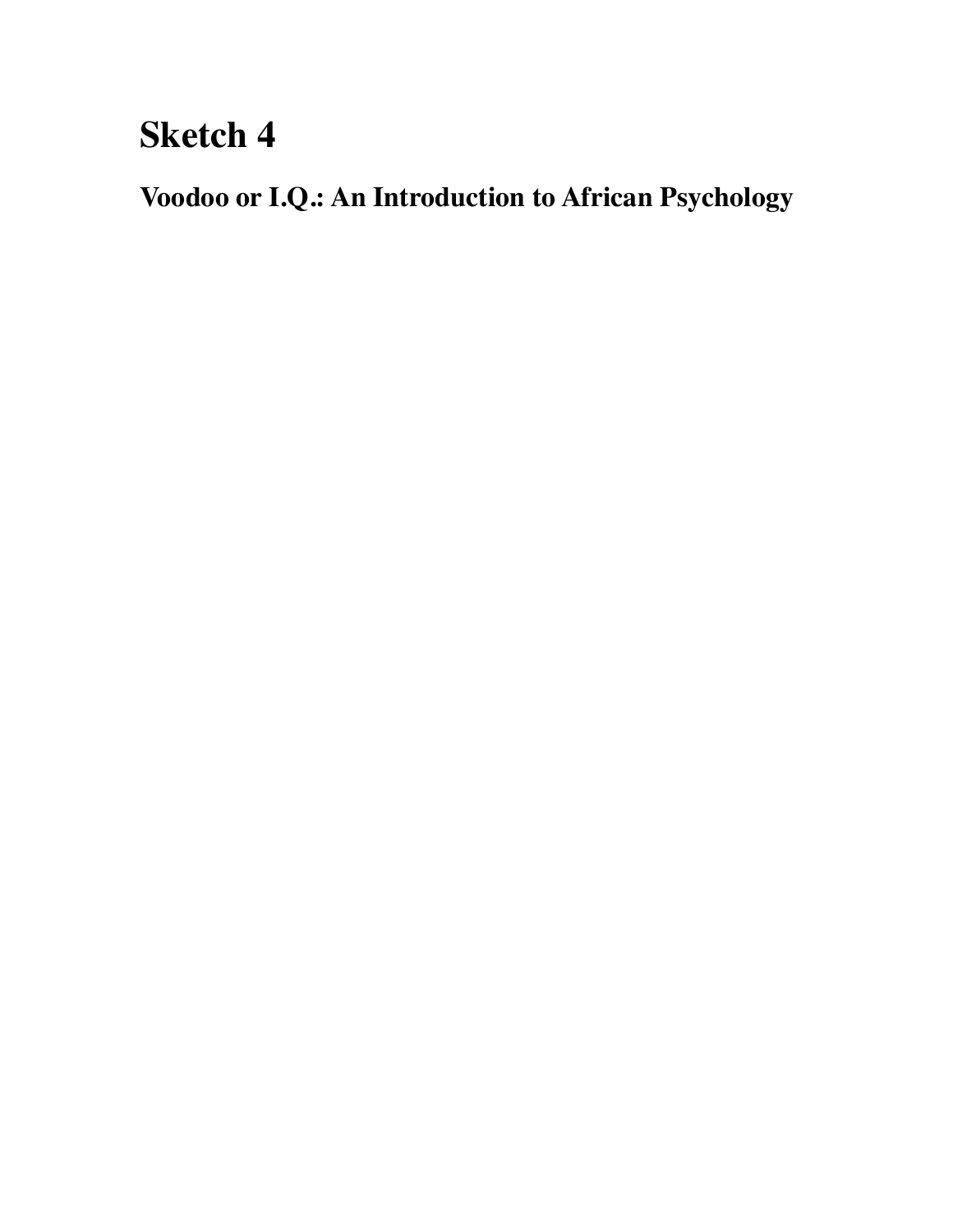Voodoo or I.Q.: An Introduction to African Psychology

Definition and Rationale

African Psychology is the recognition and practice of a body of knowledge which is fundamentally different in origin, content, and direction than that recognized and practiced by Euro-American psychologists. The differences between African Psychology and Euro-American Psychology reflect the differences between Black people and White people or, in terms of basic culture, between Africans and Europeans.

It is one of those many anomalies of the Euro-American (or White, Western) scientific tradition that, while differences between Blacks and Whites are recognized enough to warrant a systematic study and the formulation of unique public policies concerning for each, these same differences are not recognized enough to preclude measurements with common instruments and to warrant the formulation of distinct disciplinary orientations devoted toward their explanation. This anomaly is due, in part, to the peculiar nature of social and psychological inquiry. Unlike the physical sciences, the behavioral sciences have yet to agree on uniform standards by which behavior can be appropriately judged. Also unlike the physical sciences, the behavioral sciences employ concepts which are derived not from universally agreed-upon criteria, but from the peculiar cultural experience of the scientists themselves.

These are, of course, issues with which the better Euro-American behavioral scientists are quite aware; they are thus often embarrassed by the attempts of some of their colleagues (e.g., Jensen) to liken concepts such as "intelligence" to physical concepts such as "electricity" - with the argument that, since nobody knows what such phenomena "really are," it is quite appropriate to adopt "operational definitions" which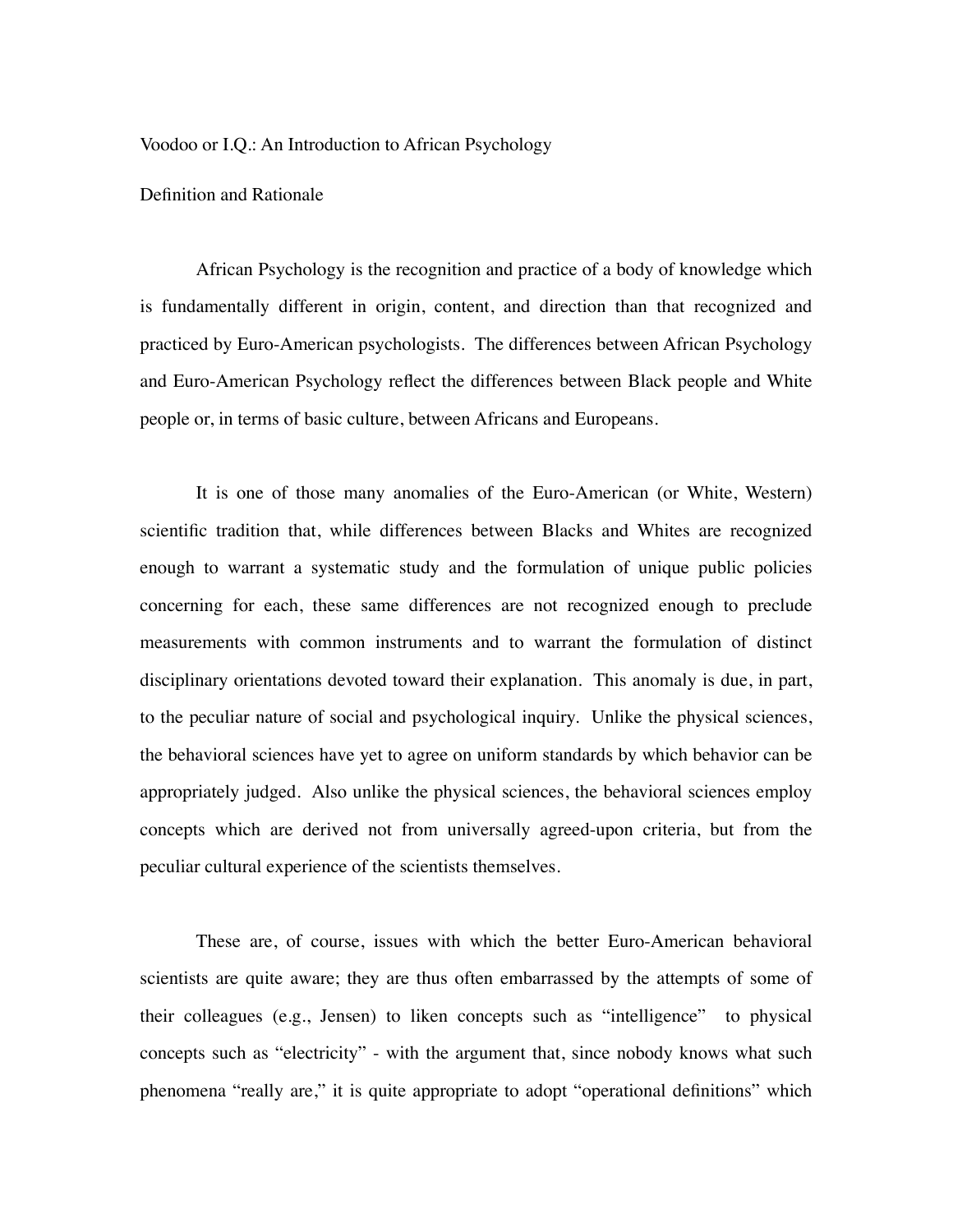serve utilitarian ends if not "truth."

The embarrassment of these better-trained scientists has not yet been articulated in a form which would effectively counter the actions taken, under the name of science, by their less well-endowed colleagues. Part of the reason for this might be attributed to the fact that while the better-trained scientists might find serious fault with the logic and methods of their better known colleagues, they are in basic agreement with some of the utilitarian ends sought. It is this "common agreement concerning ends" which, in sensitive areas such as racial intelligence, has permitted legitimate scientific and philosophical issues to be translated as issues concerning "freedom of speech" or "civil rights."

Responsible White scientists are, for example, quite familiar with Thomas Kuhn's reminder that every revolution carries with it a concomitant revolution in the scientific enterprise. And many of these scientists would probably recognize that we are now living in the midst of a social revolution characterized by a substantial change in race relations, not only in America but throughout the world.

Such changes in social relationships are invariably accompanied by changes in the mental or conceptual sphere, a point which Marx and Mannheim pointed out long before Kuhn presented it to his scientific colleagues. These changes in the conceptual sphere call into question some of the basic assumptions under which scientists, like all other participants in a given culture, operate.

Some changes, however, are not easily absorbed into the scientific world, a fact which even those only nominally familiar with the history of scientific revolutions are cognizant.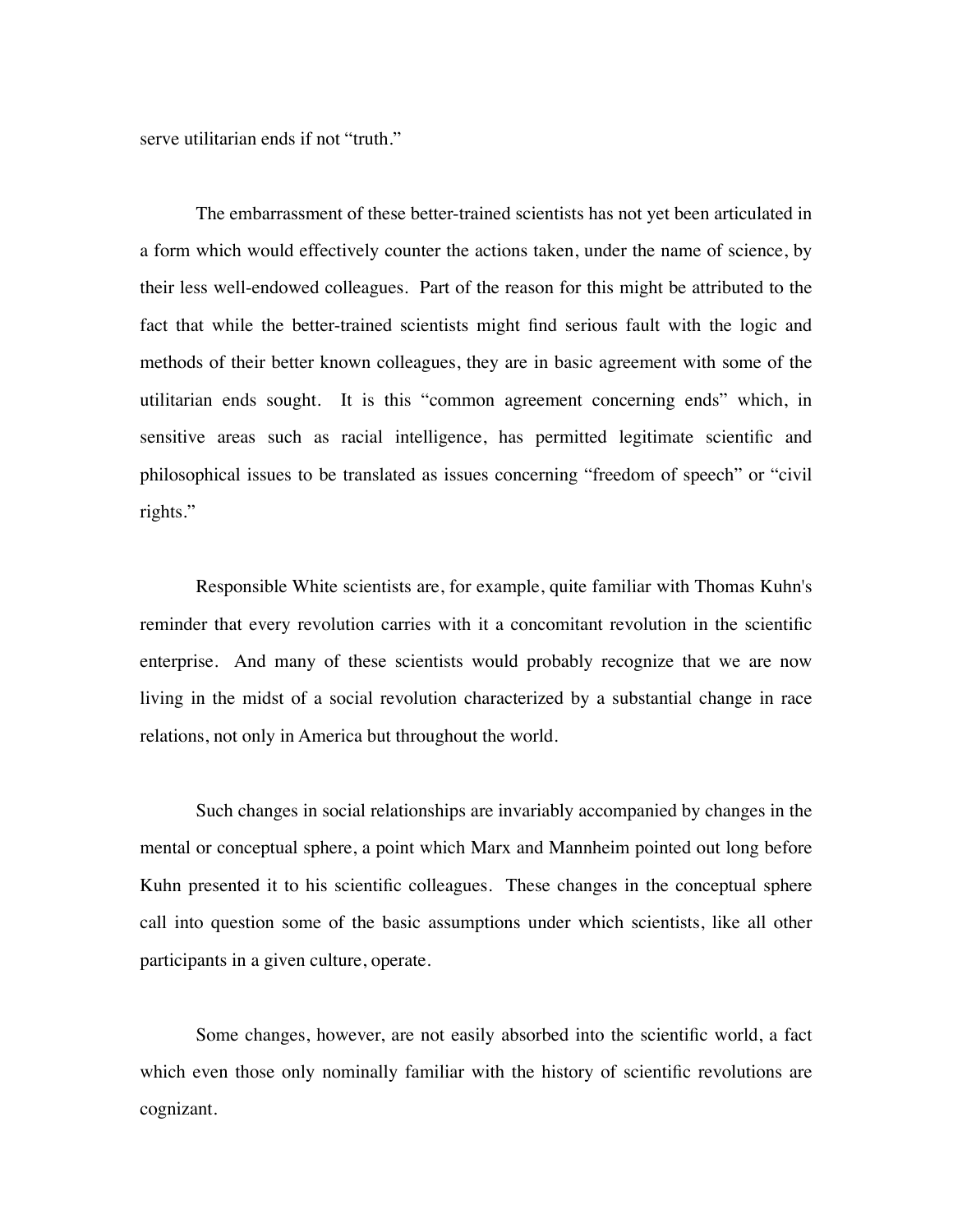In deference to the probability that most readers are ignorant of scientific history, we can note that just as most 14th century scientists found it difficult to cease viewing the earth as the center of the physical universe, many of today's (behavioral) scientists find it difficult to cease viewing the Caucasian race or European culture as the center of the social universe. It is for this reason that Euro-American psychology adopts, as the conceptual and behavioral standard, the characteristics of a minority (less than 10%) of the world's population. Indeed, if history is to be a judge, it would be a most remarkable occurrence if the participants in Euro-American hegemony would recognize and accept conceptual changes that would undermine their privileged positions vis-à-vis others. This is particularly true for those participants whose very occupations are intimately involved with the maintenance of an established conceptual universe; i.e. educators, scientists, and politicians.

This conceptual universe was once bounded by the issues of "integration vs. segregation." These conceptual parameters guided most of the scientific thinking and research in the area of race relations; moreover, public policies were adopted within this frame of reference. This frame of reference (or what Kuhn refers to as a "paradigm") has been all but shattered for most Blacks; indeed, it is questionable whether in fact this ever was the way most Blacks viewed the world. Particularly, if Black scholars (as distinct from Black spokesmen) accurately reflected the thinking of the majority of Black people. The writings of the novelist-essayist James Baldwin are particularly relevant in this connection. Baldwin, over a decade ago, asked a question which struck a deep, responsive chord in the minds of many Blacks but was almost completely baffling to most Whites. His question was: "Who wants to integrate into a burning house?" This question, it should be emphasized, was asked long before the release of the Pentagon papers, the crimes of Watergate and its cover-up, the energy crises and all other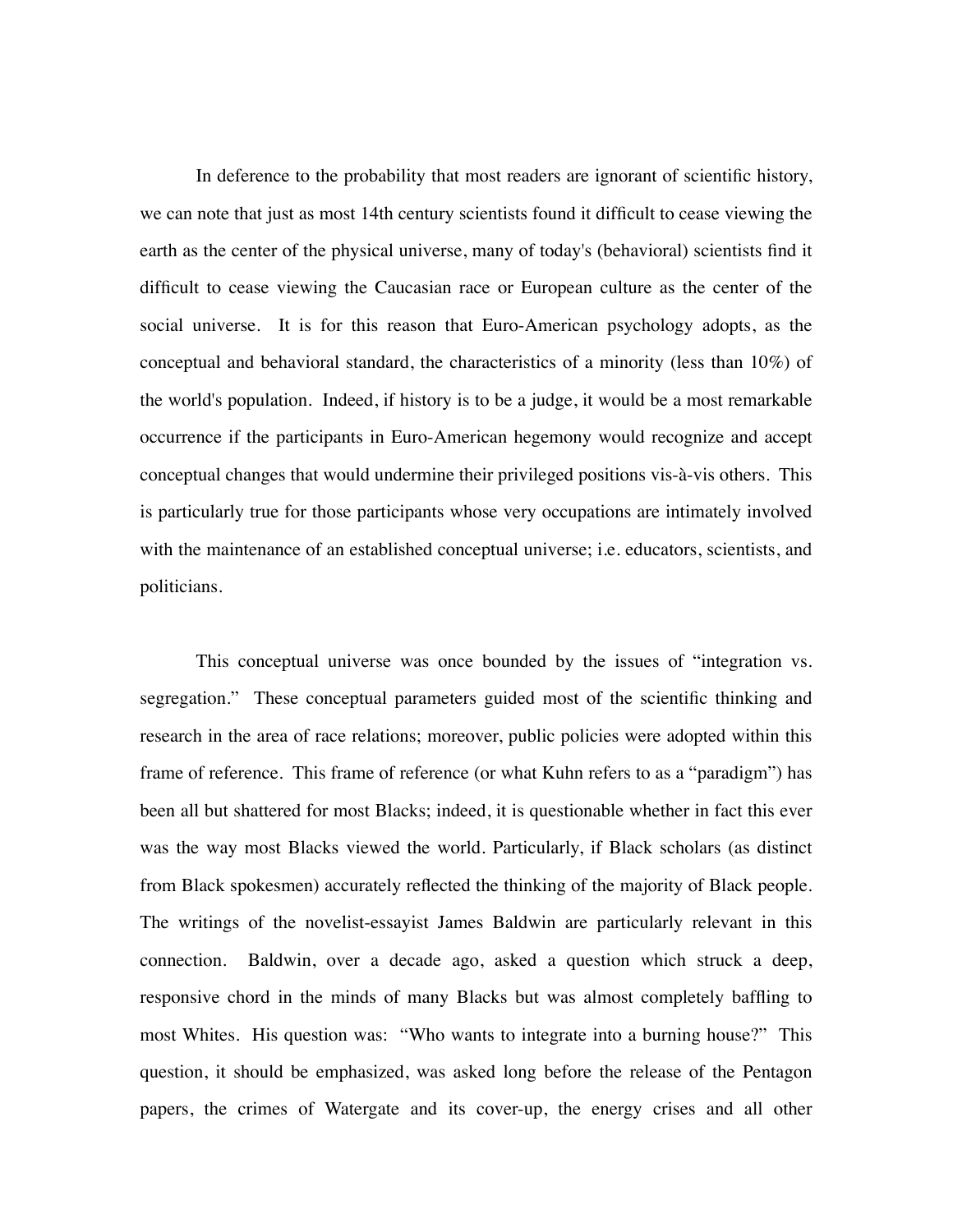phenomena which, today, make the question perhaps less baffling to Whites. There is an important lesson that can be learned from this example, that is, that Black people see things about White people which White people do not see about themselves. A cynic might observe that this is because Whites spend more time looking at Blacks than they do looking at themselves - an observation which is perhaps less comforting to the scientific community because it is perhaps more relevant to it.

It is because of this difference in perception that the conceptual universes and their resultant paradigms differ for White people and Black people. This difference eventually manifests itself in the kinds of questions people ask in the area of racial relations. While many Whites question whether integration or segregation is best for America, many Blacks question whether America is best for Black people. The conceptual paradigm governing the former question is bounded by an "integration vs. segregation" dichotomy whereas the conceptual paradigm governing the latter is bounded by a "liberation vs. control" dichotomy. The differences between the two paradigms is important for any peaceful settlement of the racial issue. The Euro-American "integration vs. segregation" paradigm carries an important common dimension, viz., control by Whites whereas the "liberation vs. control" addresses itself directly to what many Blacks believe is the critical issue: self-control or other-control. The failure of Euro-American psychology to recognize and or appreciate this alternative paradigm is what leads many thinking Black students to dismiss much contemporary research as "irrelevant."

White scientists, if they are truly interested in science (as distinct from politics) should not assume that just because George Gallup has not asked Blacks whether or not they want to integrate in White society that, therefore, they do; nor should these scientists assume that just because some Black politicians and social scientists promote schemes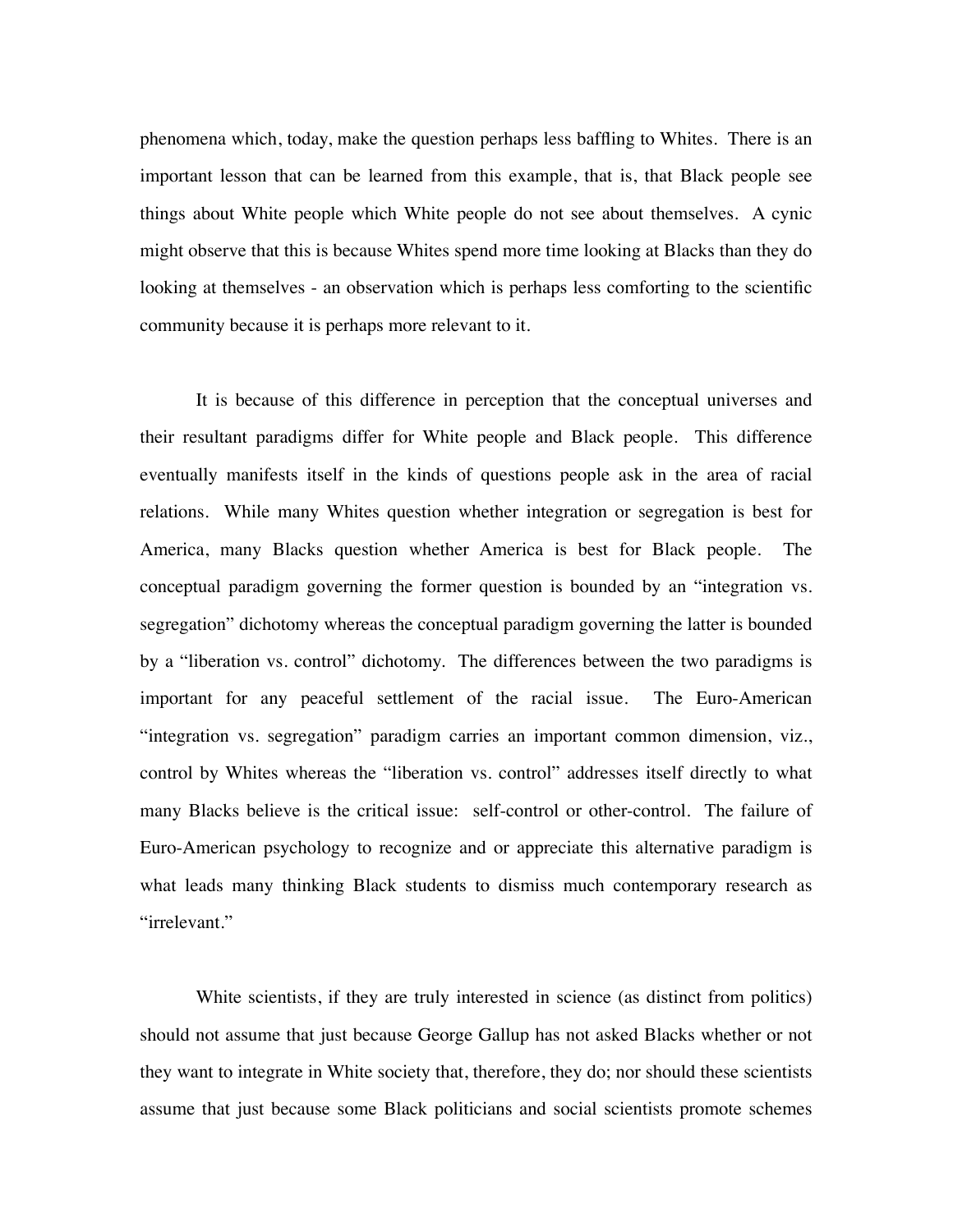such as "compensatory education" or "affirmative action" that, therefore, the majority of Black people believe themselves to be in need of compensation and affirmation. These programs and policies reflect political decisions based on social expediency; they do not necessarily reflect Black public opinion nor, for that matter, sound scientific thinking.

In brief African Psychology recognizes, perhaps more so than Euro-American psychology, that the way in which a question is asked predetermines the range of possible answers. If the question is asked in terms of "integration vs. segregation", the answer perforce excludes "separation." If the question is asked in terms of "Which is more important in determining Black intellectual inferiority, genes or environment?", the answer perforce excludes the possibility that Blacks are not intellectually inferior. If the question is asked "Are Blacks equal in intelligence to Whites?', the answer perforce excludes the possibility that Blacks are superior in intelligence to Whites.

Because of this recognition that scientific questions are, at the same time, often political and social answers, African Psychology is quite sensitive to problems concerning the history and philosophy of science itself. It thus views itself as not only different from Euro-American psychology, but as superior to it in the same way that philosophy is superior to science in that the latter is valid only if certain assumptions of the former are accepted.

#### The Content Emphases of African Psychology

So much, then, for the "Why?" of African psychology; let us turn our attention to the "What?" bearing in mind that its content differences are a result of its conceptual or paradigm differences.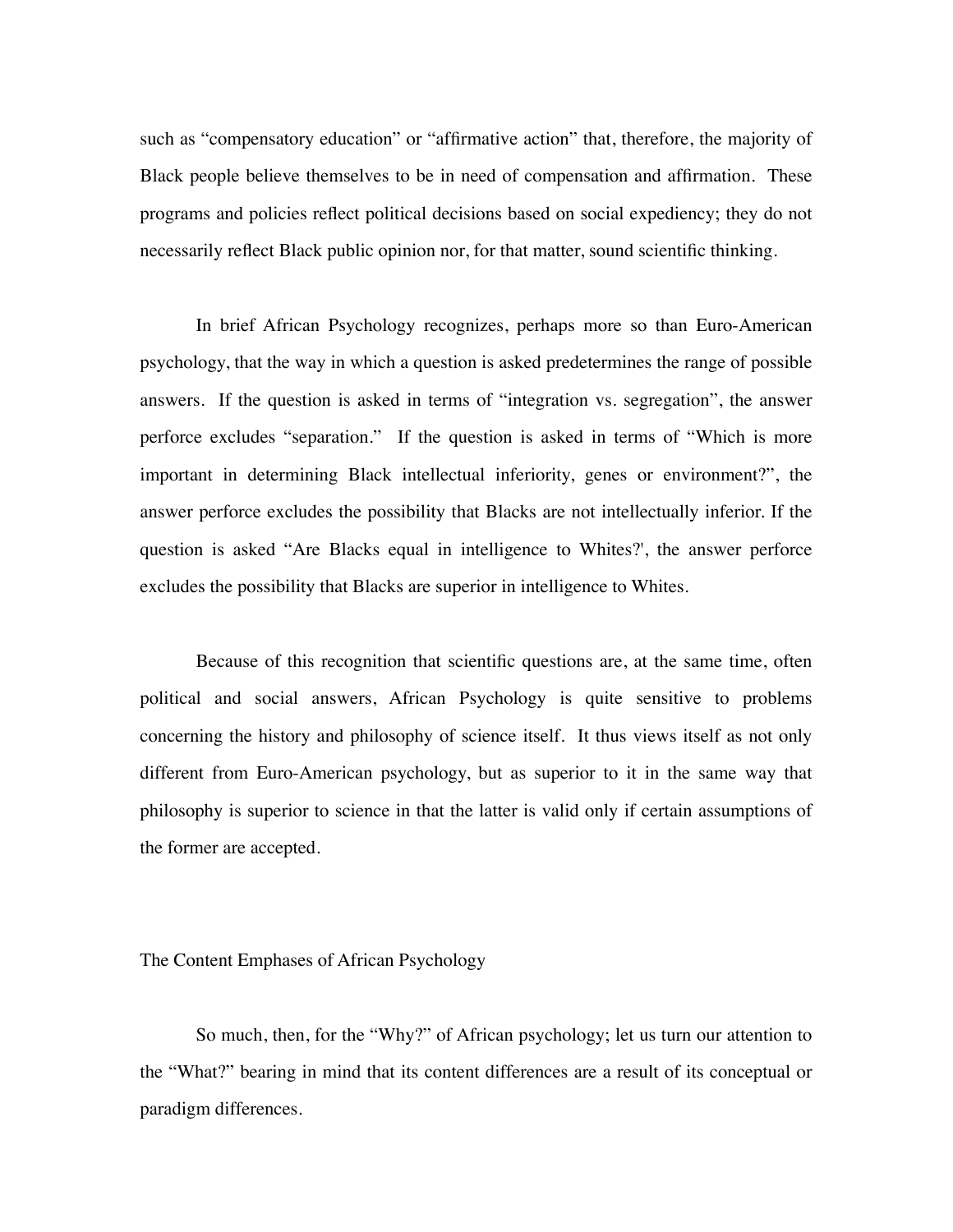Before proceeding with this discussion of content, we should first acknowledge in deference to alternative paradigms the essential radical nature of African Psychology. It is radical not so much in the political sense, but in a scientific and philosophical sense; i.e., it is "radical" because it addresses itself first and foremost to the roots (radicals) of human thought. For, we believe, only when such roots are exposed and examined critically can a solid foundation be constructed for the subsequent investigation of specific psychological phenomena.

Consistent with this content of "root" questions, the first issue which African Psychology attempts to understand is:

## **1. Which is the Original Race, the Caucasian or the African?**

Many Euro-American psychologists, no doubt, would consider this question a theological one at best and irrelevant at worse. Such apparent unconcern with questions of origin is rather peculiar, given the great current concern with the role of genetic factors in human behavior. Clearly, if one is to be consistent with any genetic thesis, one must surely give at least nominal attention to the nature of the first human gene pool for it is from this original gene pool that all contemporary genes were derived. If, then, we are to be concerned about the genetic transmission of human intelligence, we must admit only one of two possibilities: either the White race is evolutionary prior to the Black, in which case whatever intelligence (or lack thereof) Blacks have has been inherited from Whites; or the Black race is evolutionary prior to White, in which case the reverse would be true. (We should perhaps note, again in deference to alternative paradigms, that either position would effectively nullify the conclusions of some modern-day genetic intelligence theorists).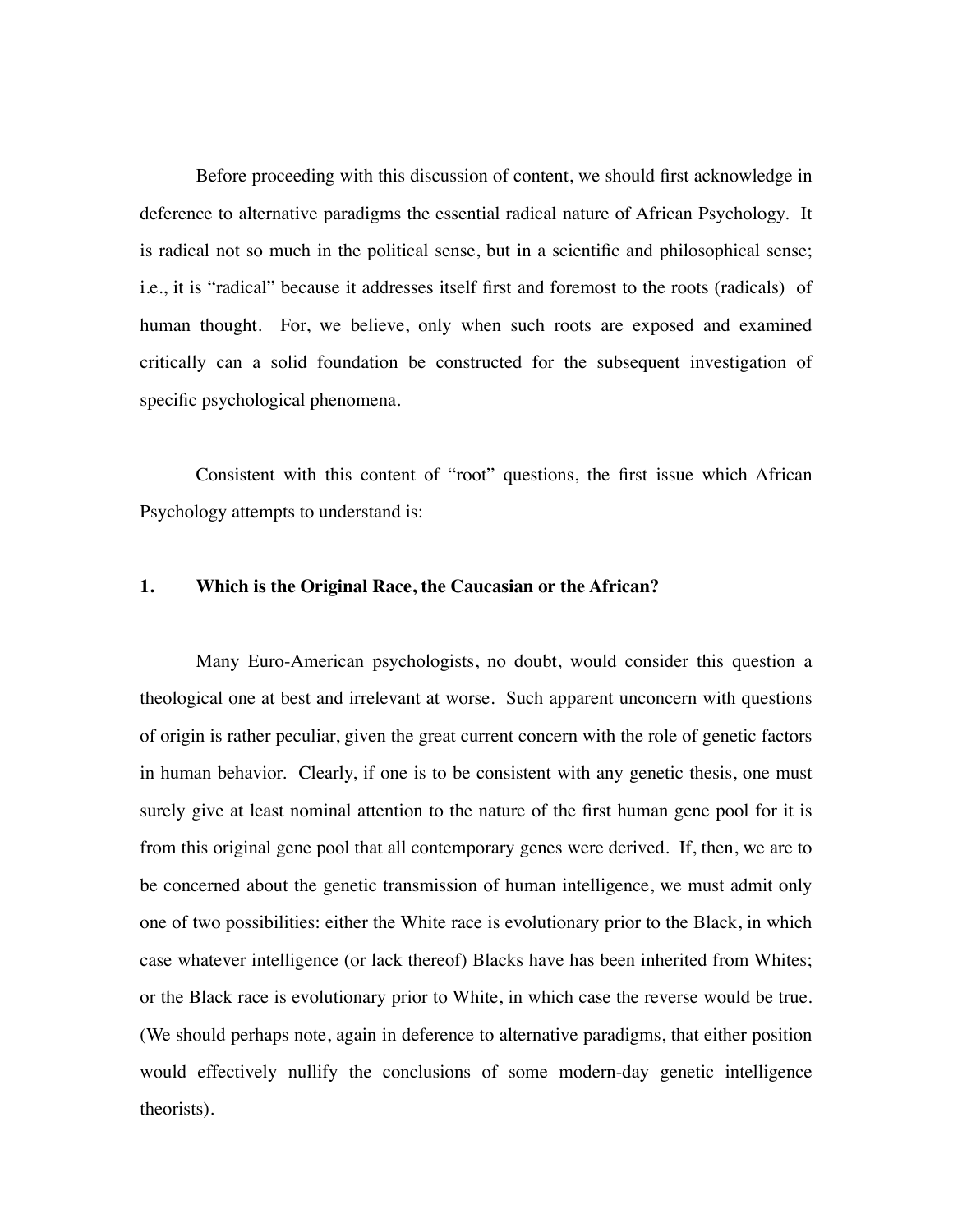We should perhaps note in this connection that many Euro-American and Euro-American-trained psychologists tend to minimize the significance of this issue of origins. Some adopt a neo-Darwinian perspective and assert that there has been an evolutionary improvement in the species, so that the Caucasian race represents the highest end of the evolutionary scale. This perspective equates technological superiority with intellectual and moral superiority.

The Honorable Elijah Muhammad, the Messenger of Allah was the first to raise and answer this question of racial origins. African Psychology works on the assumption that the African race evolved prior to the Caucasian race; therefore, the African race is the original source of whatever genetic factors account for contemporary White and Black behavior in the world. African Psychology thus attributes the decline of Black civilizations not to genetic weaknesses but to a spiritual decay which left in its wake, however, a high testimonial to its original intellectual supremacy in the form of stone monuments spread across Africa monuments which reflect a mastery of mathematics, geometry, physics, and all other sciences known to man. The construction of the African pyramids has, to this day, baffled Western scientists to such an extent that the most recent explanation is that they were built, not by the Africans themselves, but by alien space creatures!

While African Psychology accepts as a "given" that the original race was African and not European, it does attempt to validate this hypothesis on grounds other than assumption or authority. Why these other sources of validation are necessary for African Psychology and not Euro-American psychology says more about the dynamics of racism in the Western world than it does about anything else. So ingrained is this racism in America's educational institutions that many geography books, even today, separate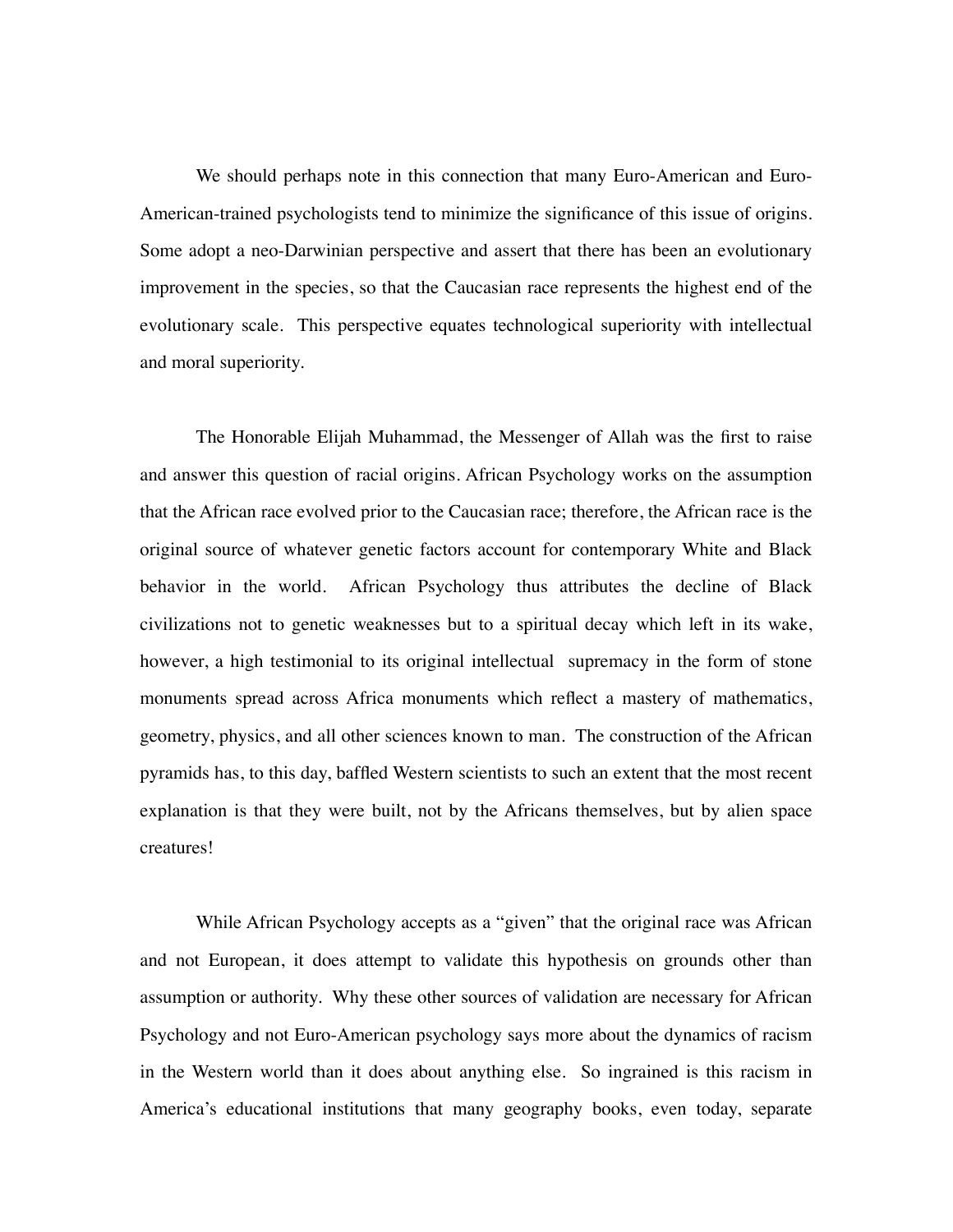Egypt from Africa in order to foster the idea that the Egyptian civilization was built by non-Africans. Hollywood has played a major role in insuring the perception of Africans as uncivilized.

Because of the way in which the mass media and educational institutions have attempted to present the world as White, African Psychology recognizes its need to validate some of its own assumptions to the extent it is possible to validate assumptions with empirical research. This validation is done not so much to convince Whites (a task which we have recognized as virtually impossible) as to convince Blacks, particularly those Blacks who receive their education in White institutions. Indeed, this particular educational constituency is very important in the eyes of African Psychology, for it is precisely this group of people who often come to be recognized by established White institutions as "leaders" of other Black people. Such people become "spokesmen" even though (or perhaps because) they lack the most essential educational ingredient of all: knowledge of self. The importance of this element of knowledge is discussed in later paragraphs.

The point we wish to make in this context is that however much we might deplore it, it is still a fact that many Black people in American will continue to be educated by Whites and, this being the case, it is only natural for such people to develop a conception of self as inferior to Whites. This negative self-conception extends itself to other Blacks and, as a result, such people are more likely to be influenced by what Whites have to say about them than by what their own people have to say. Indeed, such a tendency is frequently associated with "success" and "intelligence" in American society.

Because of this, African Psychology recognizes the necessity of supporting its assumptions by referring to research published within the Euro-American tradition.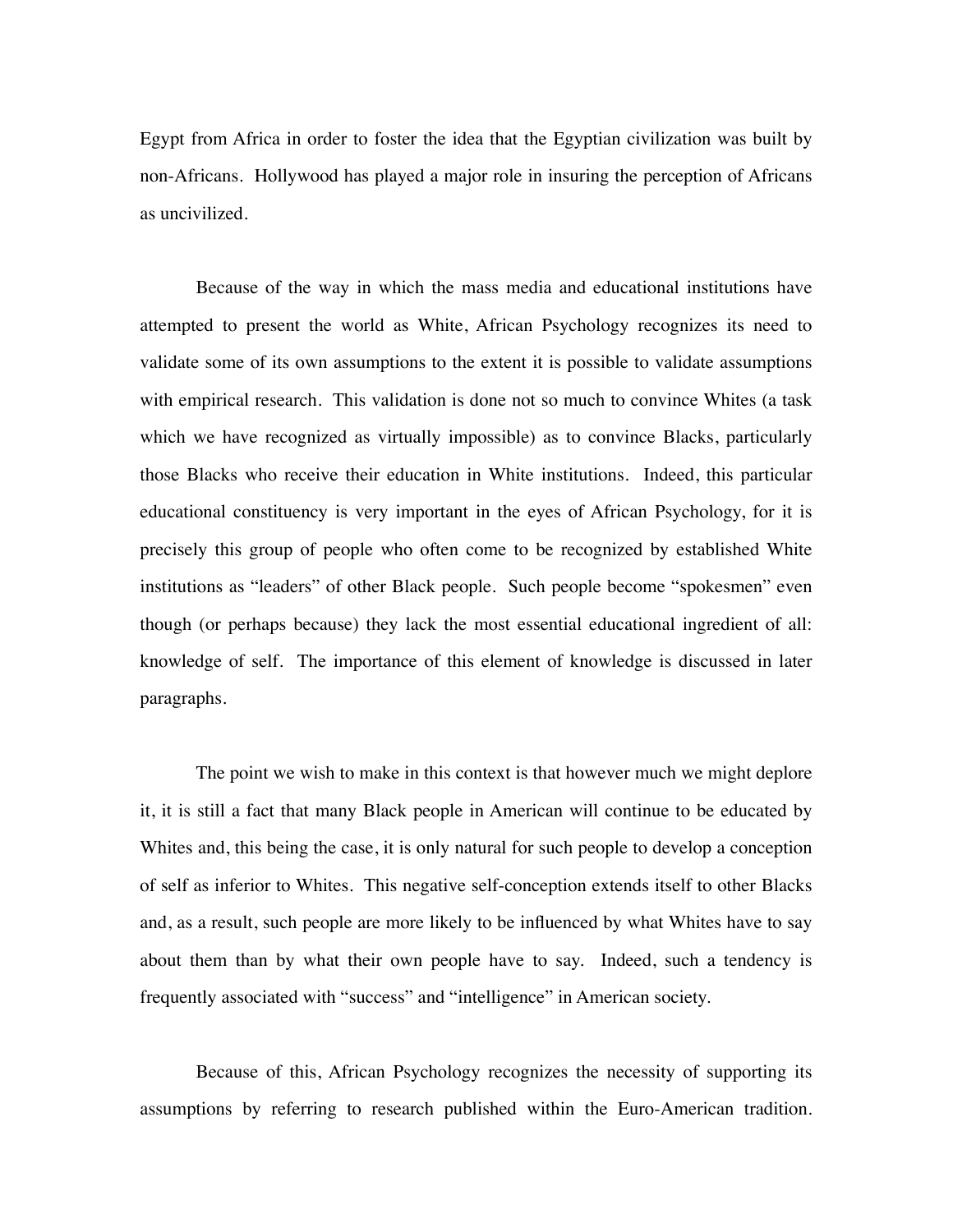Thus, in support of our assumption that the original race was African, not European, we call attention to the research of Professor Louis Leakey, a British anthropologist. Shortly after Leakey's death a few years ago, his son, Dr. Richard Leakey, made an archeological finding which completely revolutionized scientific thinking concerning the origin of man. He found remnants of early man in East Africa dating back some three million years.

While Black Muslim scholars know that this date is wrong in an absolute sense (the origins of man date back much, much farther than this), Leakey's finding is correct. It clearly establishes the biological priority of the African relative to the European.

Moreover, we know from the science of biology that it is biologically impossible for Whites to produce offspring of color, whereas it is quite possible for Blacks to produce White offspring. Thus, as far as African Psychology is concerned, there is no question as to the fact that the original race was African.

### **2. What is the Mystery of Melanin?**

If, then, the first man on earth was dark as opposed to light, then one of the substantive content questions African Psychology must concern itself with is the role of the skin-color producing substance called melanin.

Although the word "melanin" comes from the Greek word, "melanos", meaning "Black," in biological science it is used to designate a pigment whose natural color in human ranges from pale yellow over reddish brown to almost Black.

Melanin is synthesized and dispersed by specialized cells which are called melanocytes. Melanocytes synthesize melanin through a series of bio-chemical reactions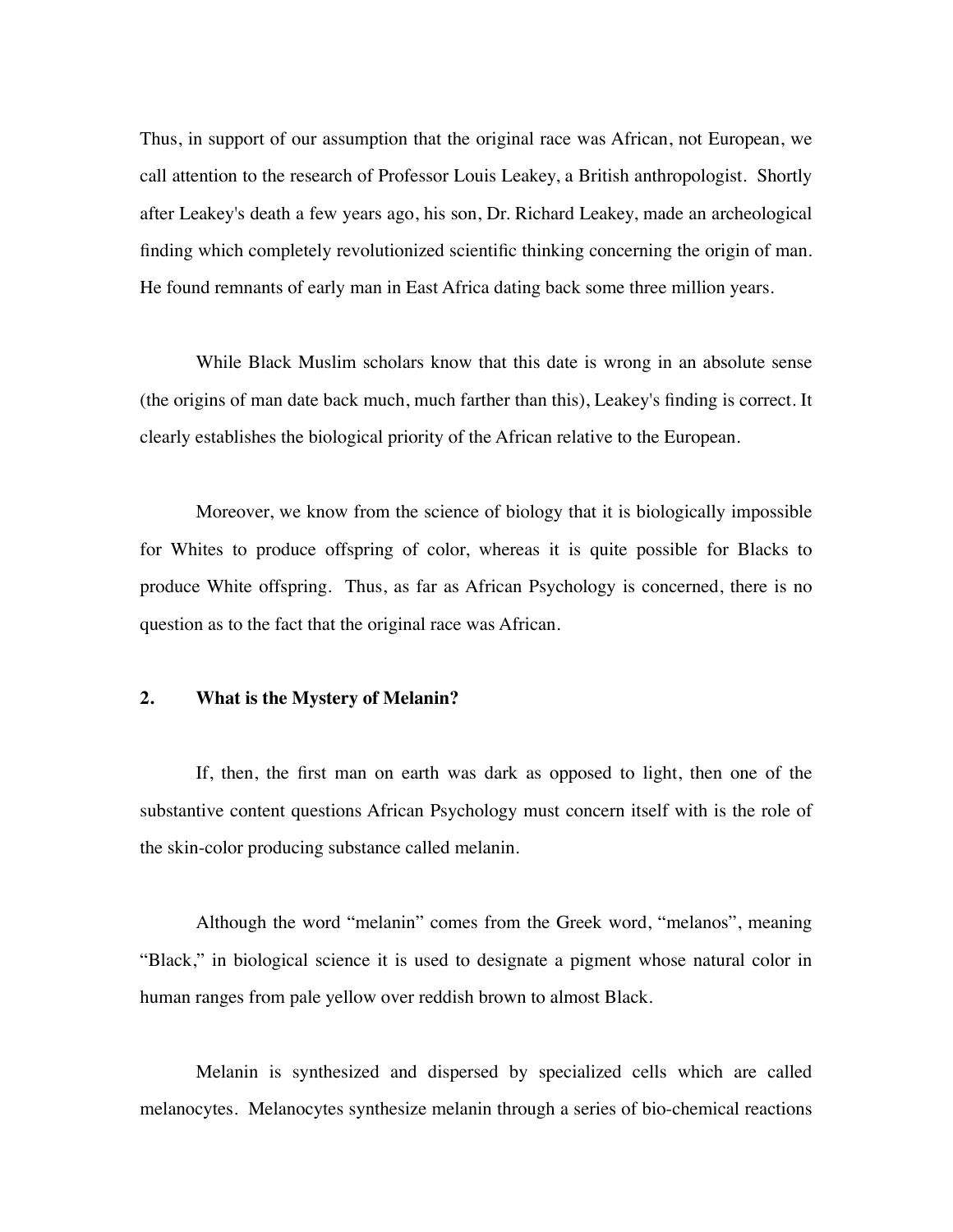beginning with the consumption of the amino acid, phenylalanine. Each subsequent biochemical reaction in the chain is controlled by a specific enzyme. If all the essential enzymes are present, the pigment melanin is produced in considerable quantity. When this occurs, an individual has skin which is dark in color, hair which is Black, and eyes which are brown. If any of the enzymes are relatively inactive, the pigment production is correspondingly curtailed and the individual manifests a pale skin color, hair which is light or blond, and eyes which are blue. The occurrence defines a state of depigmentation; i.e., the genetic inability to produce sufficient amounts of melanin. It is worth noting, however, that all human organisms produce some degree of melanin; variation occurs with regard to the specific level of melanin activity which takes place within the cytoplasm of the melanocyte.

#### Melanin and The Central Nervous system

A major portion of the empirical research conducted in African Psychology involves a systematic examination of the relationship between melanocytes and the nerve cells of the central nervous system. We know, for example, that both are embryologically derived from a single neuroblast in the neural crest of the developing human fetus. This fact leads us to systematically investigate the patterns of neural interdependence that neurons of the brain, neurons of the spinal cord, and melanocytes manifest on human metabolic processes and nervous system functioning. We know that man's central nervous system performs a critical information-processing role which is essential for optimal neurological and metabolic functioning. Damage to the central nervous system can potentially impair the nervous activity which is essential to human sensitivity and consciousness.

Our research has discerned a high, positive correlation between specific levels of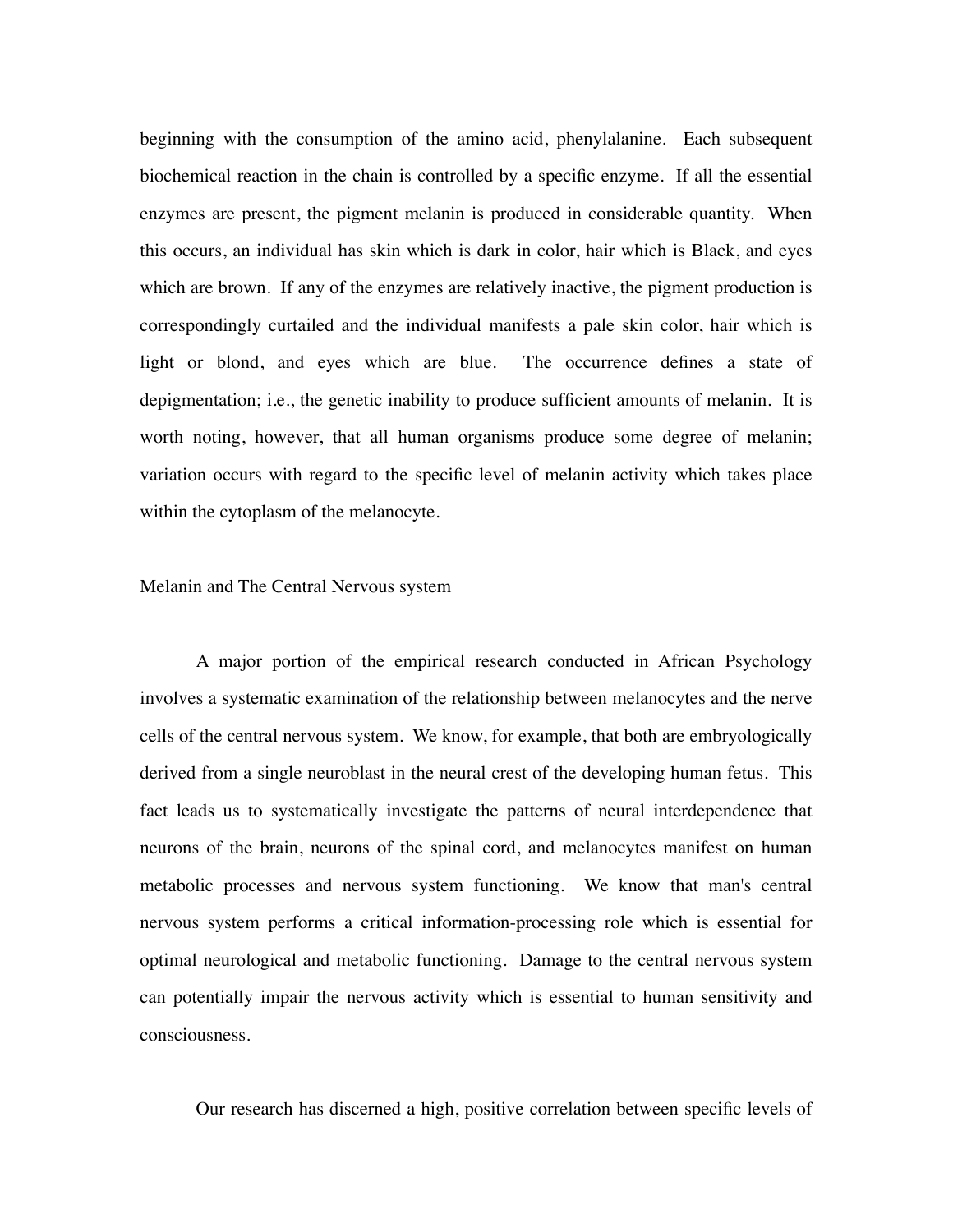sensory acuity and states of pigmentation. An examination of neuro-physiological, neurochemical, and neuro-humoral data reveals this correlation quite clearly. Relationships have been found to exist between melanin and the cerebellum; between melanin and the red nucleus; and between melanin and the reticular formation. Our research has not yet been able to define the precise nature of these relationships, but we are led to believe (in concurrence with Professor Welsing of Howard University) that melanin refines the central nervous system and, in so doing, produces a highly sensitized sensory-motor network.

It is interesting to note in this context that Parkinson's disease, a hereditary disease of the central nervous system, is associated with loss of melanin-pigment by the cells of the substantia nigra. It is for this reason that it is a disease which is largely confined to Whites. Lesions to the substantia nigra (literally, "Black substance") produce the complex motor syndrome (Paralysis agitans and akinsesia) commonly seen in Parkinson's disease. The substantia nigra is located in the mid-brain (mesencephalon) near the cerebellum; it forms part of the cerebral peduncles near the red nucleus. Research has suggested the substantial nigra has a critical relationship with the reticular formation in the sense that it provides "starter" impulses which facilitate phasic muscular contractions. The muscular contractions are important for postural adjustment and the rapid and exact movement of specific muscle groups.

Other evidence of the importance of melanin in preventing central nervous system disorders is found in research concerning the hereditary disease known as phenylketonuria or PKU. This disease, again more common among Whites than Blacks, is characterized by purposeless movements such as pill-rolling movements of the hand and irregular tic-like motions.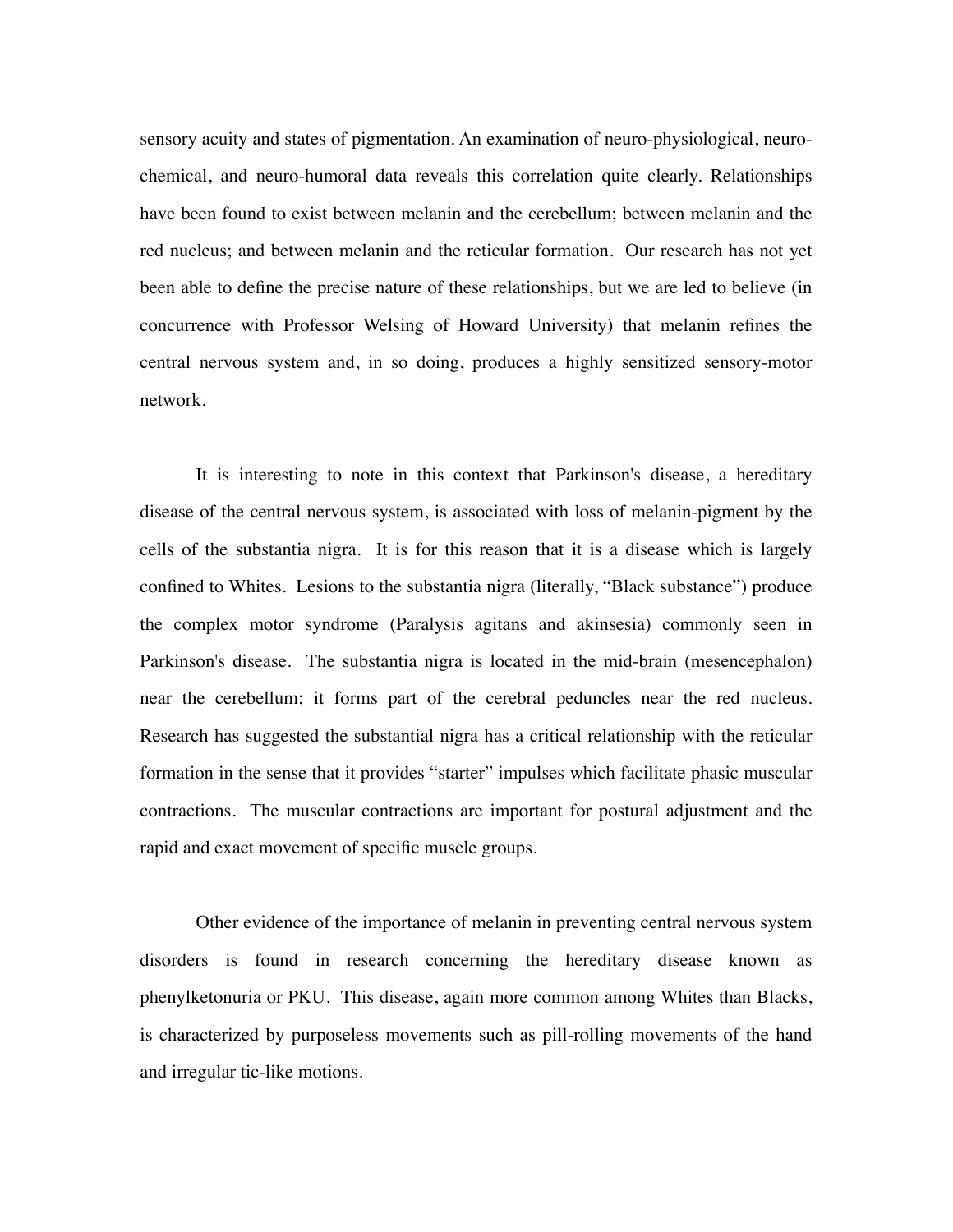The occurrence of PKU is caused by the absence or ineffective performance of an enzyme called phenylalanase. This enzyme, when present in humans, catalyzes the amino acid phenylalanine and forms one of the raw materials out of which melanin is formed. When phenylalanase is absent, the phenylalanine is converted instead to phenylpyruvic acid, which is excreted in the urine. This mis-conversion process also results in certain mental defects which are associated with the PKU disease (hereditary idiocy).

Thus, we are convinced that the absence of melanin is directly associated with the mal-functioning of the central nervous system. However, we are also convinced that the presence of melanin is directly associated with the proper functioning of the central nervous system. It must be admitted, however, that the bio-chemical processes involved in this latter relationship are quite complex and poorly understood. (It is always easier to explain what is "wrong" than what is "right" since science tends to focus on deviations from normality as opposed to normality itself).

In any case, we can attempt to explain this "normal" functioning by noting that, under normal conditions, the amino acid tyrosine is formed from the enzymatic action of phenylalanase on phenylalanine. The enzyme tyrosinase then catalyzes tyrosine to produce dopamine. Dopamine is oxidized into norepinephrine and norepinephrine is converted into epinephrine. Finally, epinephrine (or adrenaline) is converted into melanin.

Norepinephrine and epinephrine are under the control of the autonomic nervous system. The adrenal medulla secretes these in response to conditions of emotion or changes in the discharge of neurons in the automatic nervous system. Part of the autonomic nervous system (the sympathetic) accelerates the activity of all essential vital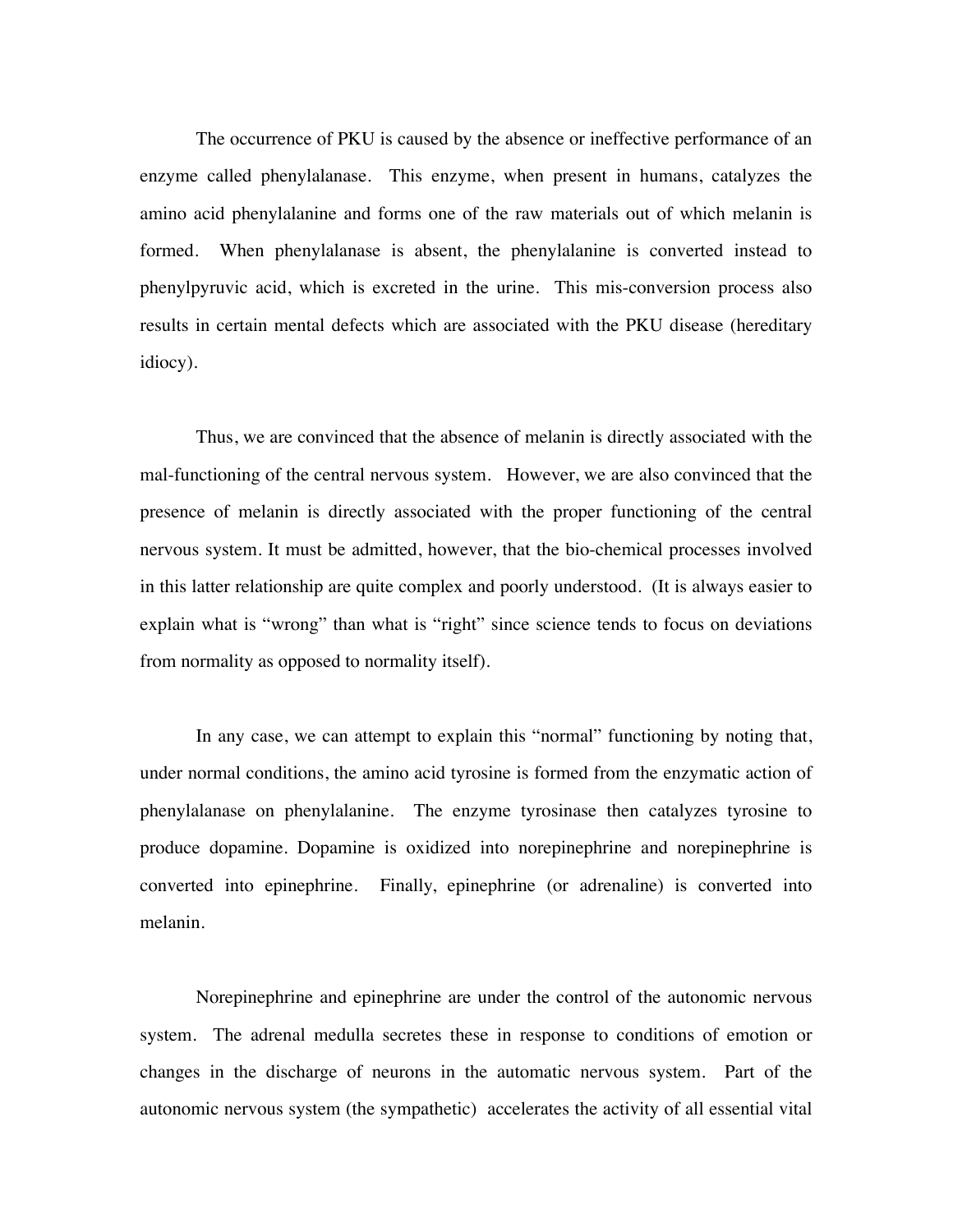organs through the secretion of norepinephrine.

From these facts, we conclude that there is a positive correlation between the intensity of emotional arousal and the urinary excretion of epinephrine and norepineprine.

Implicit in this conclusion is the belief that emotional arousal is a positive trait; this might be strange to most Euro-Americans, inasmuch as emotional arousal tends to have a negative connotation in the Western psychological tradition. In fact, this difference of attitudes is one of the basic features differentiating African Psychology from Euro-American psychology. We believe, in short, that non-Whites are indeed "more emotional" than Whites and, not only is this positive in its own right, it is directly related to that phenomenon we call "intelligence." In fact, the "mystery" of melanin, as we see it, relates directly to the fact that while we have a fairly good idea of the bio-chemical properties of melanin and how these are related to nervous system functioning, we do not yet know the specifics of this in relationship to human intelligence. We do, however, have our hunches, and these are articulated in more detail below.

### **3. What is the Nature of Black Intelligence?**

From our research into melanin, we are led to believe that it is the concept of sensitivity which is of fundamental importance to human intelligence. A related concept, consciousness, is also considered important in our consideration of human intelligence.

Consideration of these two concepts, sensitivity and consciousness, underscores the fact that African Psychology adopts a different philosophical base than contemporary Euro-American Psychology. Our ontological position asserts that there is more to the world than meets our material eyes (which are always limited by the present state of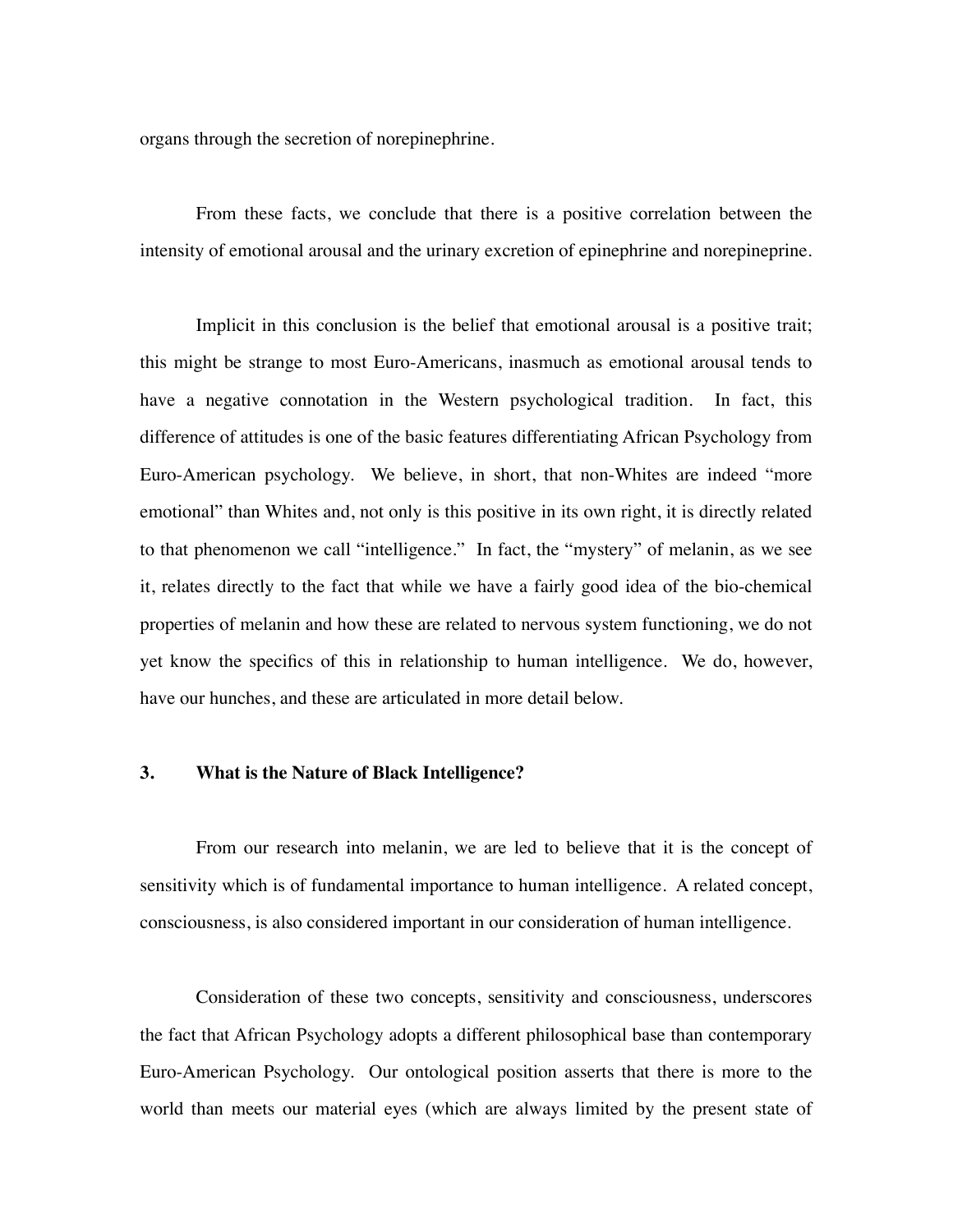technology). In this sense, we agree with those modern physicists who recognize a nonmaterial or spiritual reality underlying all observed material phenomena. Whether one prefers to call this non-material reality "energy", "spirit", "mana" or any other term is of little significance; what is important is the recognition that it does exist. We believe that any psychology worthy of its name must incorporate this reality into its philosophical premises, if not content domain. African Psychology, of course, does both and, for this reason, the concepts of sensitivity and consciousness are of paramount importance.

The word "consciousness" means "with knowledge" and to the extent that intelligence is related to knowledge, the concepts are fundamentally related.

The type of knowledge with which African Psychology is concerned is not, however, that type commonly associated with traditional psychology. It is more closely associated with an Eastern esoteric tradition which recognizes self-knowledge as the ultimate source of all knowledge. Thus, our epistemological position also differs from Western, Euro-American psychology. That is, our position recognizes the supremacy of internal (or self) knowledge, as opposed to external knowledge. While there are a few Western trained scholars who agree with us in this regard (notably Michael Polanyi), the dominant thrust of Western Psychology has been the acceptance of an epistemological position which accepts external sources as the only sources of valid knowledge. This position is incorporated in the very foundations of positivist, empirical psychology.

This, of course, does not mean that African Psychology dismisses empirical research: indeed, our research into the melanin issue stands in sharp contradiction to such a stance. What it does mean, however, is that external, empirical types of knowledge represent only one source and, insofar as the discipline of psychology is concerned, a relatively insignificant one. It is insignificant in the sense that it does not contribute to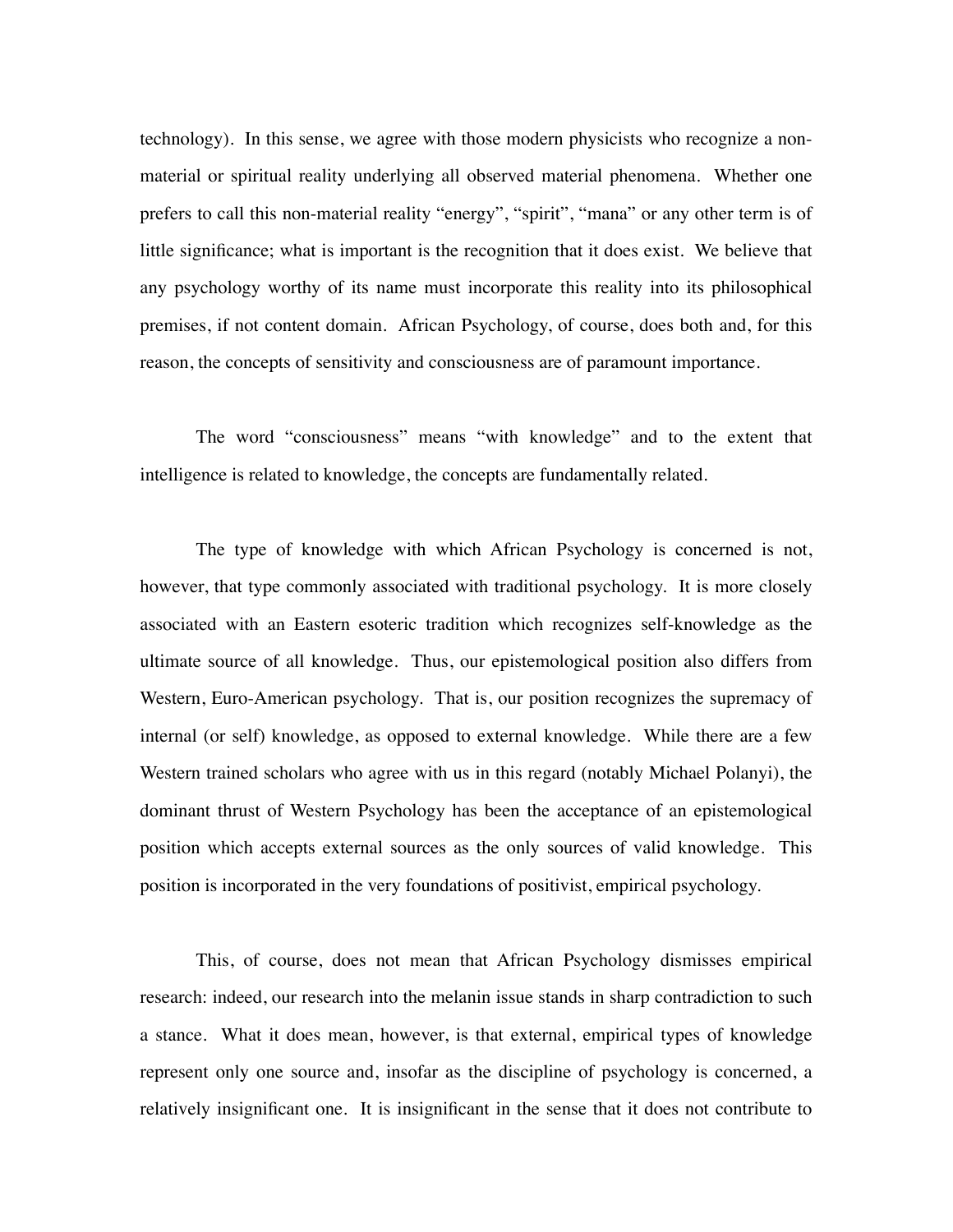the acquisition of self-knowledge and that, we feel, is most important.

In accord with Eastern esoteric tradition African Psychology recognizes the total field of (self) knowledge as consisting of 360 degrees. Complete knowledge of self expresses all 360 degrees and is frequently referred to as "wisdom". There are in all societies and at all times various institutions which have been established to guide students in their search for self-knowledge. These are not, of course, "schools" in the sense that most Americans recognize them; i.e., they are not publicly supported, nor do they provide training in the various disciplines which are characteristic of established universities. Most of these institutions (variously referred to as lodges, temples, orders, etc.) are designed to "raise the level of consciousness" of their students to 32 degrees or more. The pursuit of such degrees may occupy a person's entire lifetime, but the type of knowledge acquired is considered well worth the effort.

It is important to recognize that "intelligence," as measured by "degrees of consciousness" or self-knowledge, is completely independent of success in public schools or occupational ranking. Thus, it is not surprising to find a highly "intelligent" (as we define it) person having less than a high school diploma and perhaps working at a very low-status occupation. This is not surprising to those familiar with Eastern intellectual traditions because it is recognized that money, status, and prestige (whose traits are usually associated with intelligence in this country) have little to do with intelligence, as conceived outside of the Western world.

The correlates one should thus look for in regard to intelligence are not the material ones, but the spiritual ones: happiness, peace of mind, good health, longevity, humor, etc.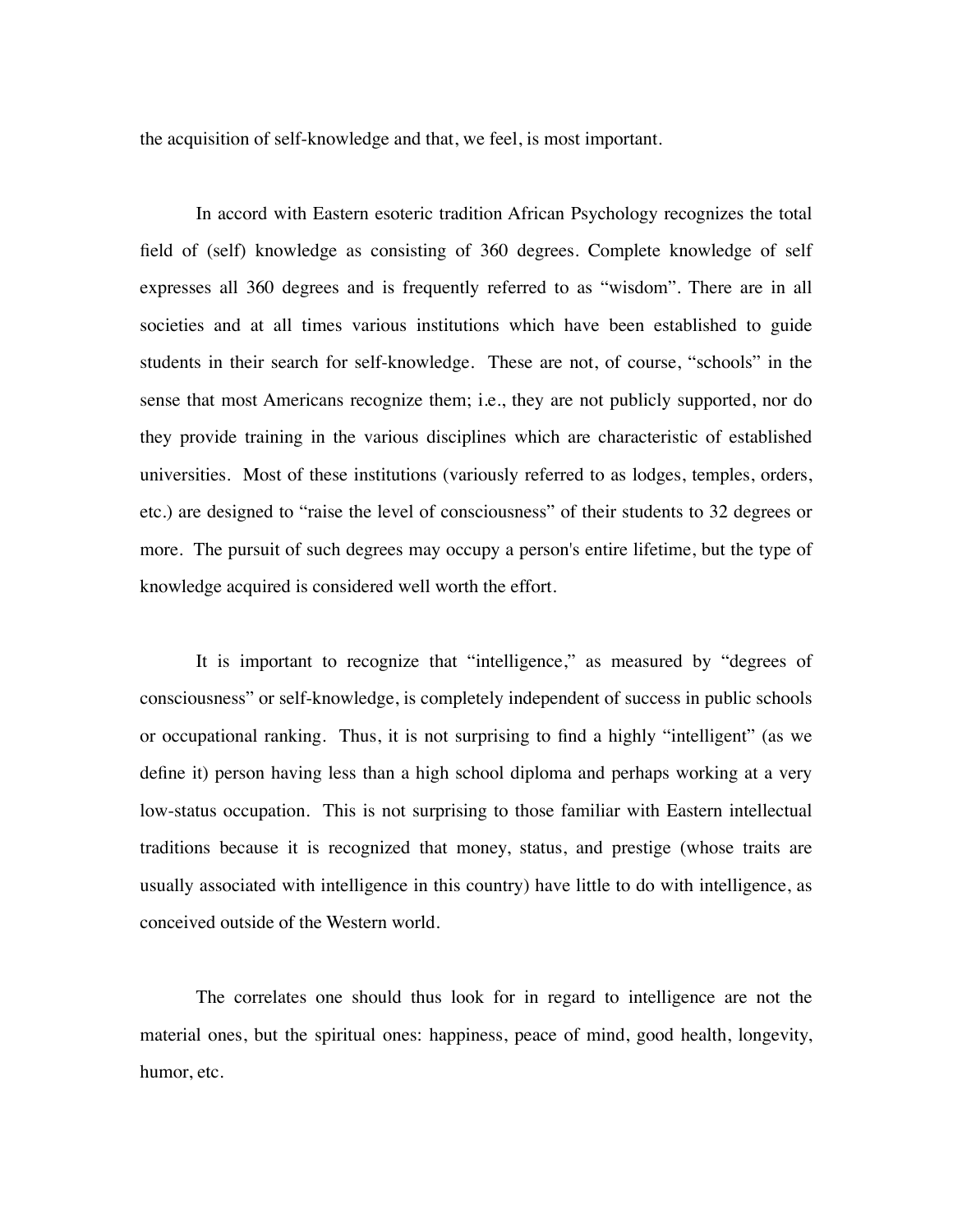There is one aspect of the Euro-American psychological tradition which relates to the Eastern and African conception of intelligence. This aspect involves a field of psychological inquiry which has only recently been granted scientific legitimacy. Generically, this field is known as parapsychology.

Because of the peculiar position of Black people in American (genetically Eastern and socially Western), it is the area of parapsychology which we find the most useful in bridging the East-West gap and, at the same time, providing an additional empirical orientation in African psychological research.

The field of parapsychology is related to the African conception of intelligence in the following sense: As self-knowledge (consciousness) approaches 360 degrees, the individual becomes better equipped to manifest those mental abilities associated with parapsychology. These abilities can be classified in two general categories: "mind over matter" or psychokinesis, and "mind-reading" or precognition. (clairvoyance, or "seeing into the future," is a derivative of these.)

African Psychology, if called upon to provide an operational definition of "intelligence" or "consciousness", would cite as representative the manifestation of these psychic abilities. Of course Eastern psychological traditions have long recognized these abilities, but only recently have they begun to be accepted in the West. (Interestingly enough, this acceptance has been more at the hands of physicists and other "hard scientists" than it has of psychologists.)

To the extent that consciousness and sensitivity are related to the presence of melanin, and these, in turn, to the development of psychic abilities, African Psychology expects that intelligence (as we define it) is directly related to the presence of melanin. It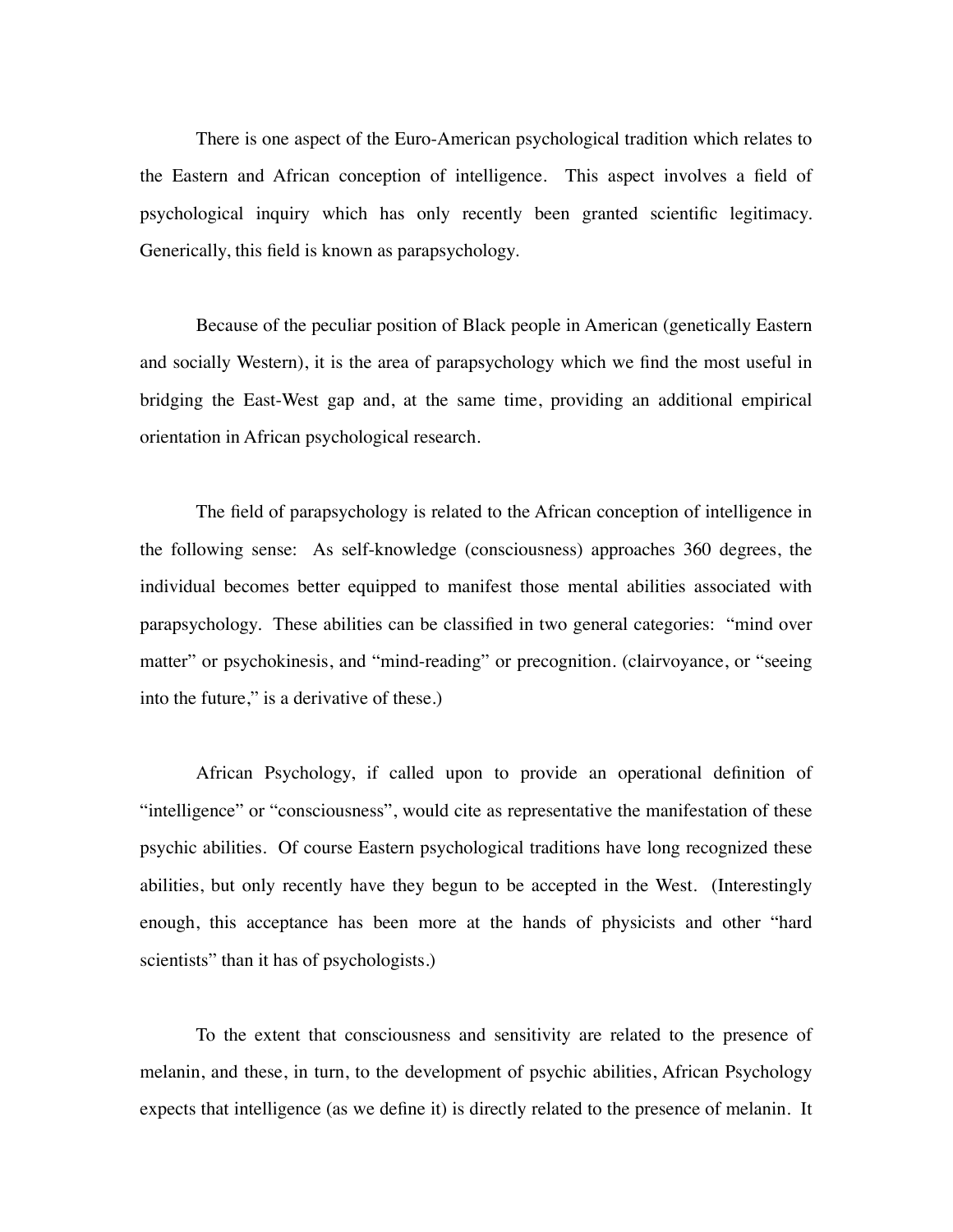is this hypothesis which is currently being investigated in our laboratories, both in America and in other parts of the world.

It might be useful for us to mention some of the reasons which led us to the formulation of this hypothesis relating melanin to psychic abilities. The most significant of these is derived from anthropological research in sub-Saharan Africa where the largest number of high-melanin possessing people are found. This research has documented, for over a century, the para-normal powers possessed by a large number of Africans. These powers have been frequently referred to as vodoo and/or witchcraft; but, stripped of such (largely pejorative) labeling, the observed phenomena represents nothing more than the manifestation of psychokineses and precognition. Not all Africans possess this ability, of course; one might suspect that they are distributed in a Gausian fashion, as are other human traits, but the evidence certainly seems overwhelming that such abilities are more characteristic of African people than they are of other people on earth. While one might suggest that geographical, cultural, or religious factors account for this, our own position suggests that the dominant factor is genetic and related to the presence of melanin. Thus, one of the major content areas of African Psychology concerns this relationship between melanin and psychic ability, the latter conceived to be the essential material manifestation of human intelligence.

## **4. What is the Nature of Black Self and Black Personality?**

Because self-knowledge is considered an important element of consciousness and intelligence, African Psychology defines it as an important content area, the nature of the self.

Like many other areas related to African peoples and Black behavior, the research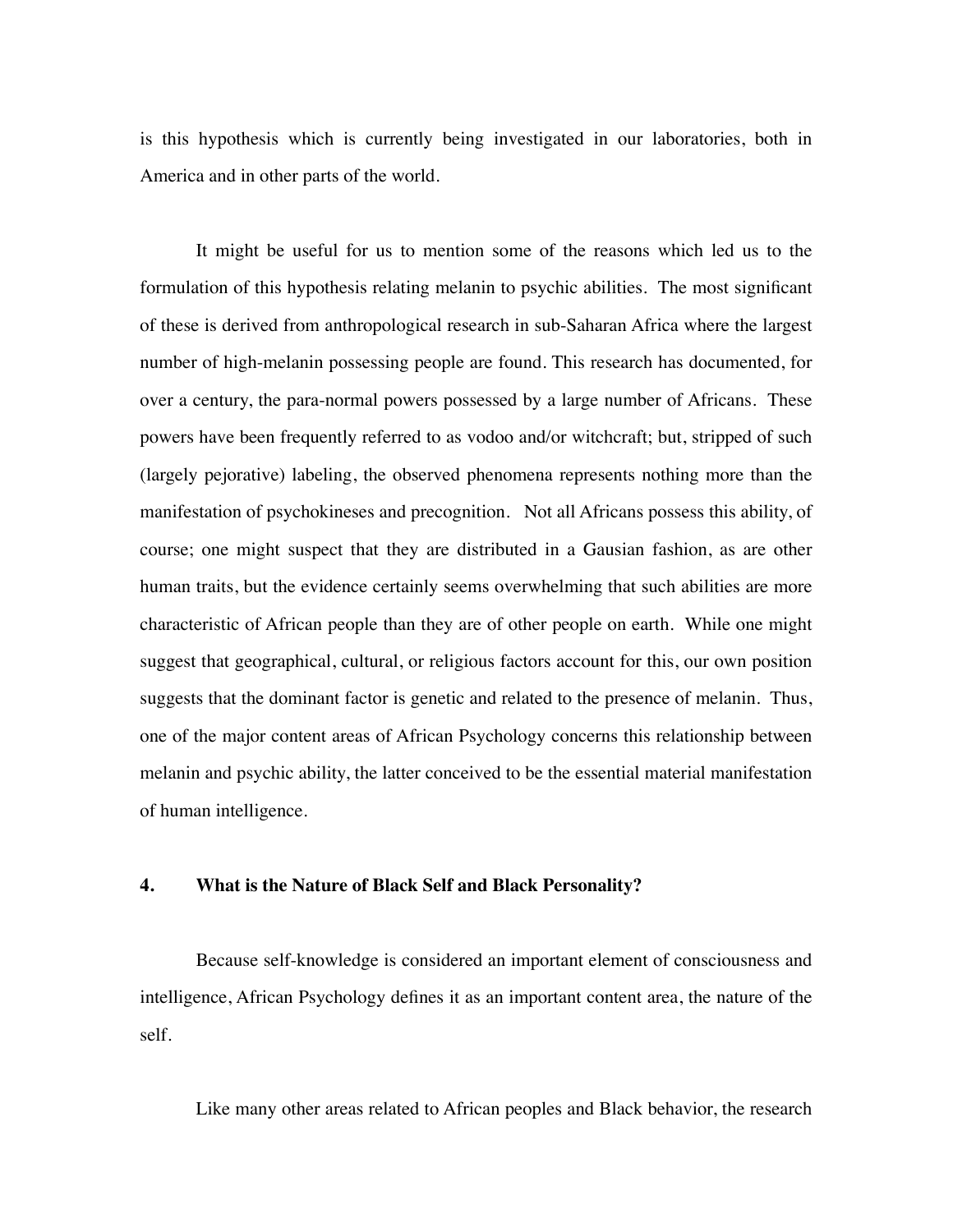in this area of self-conception is characterized by several important subjective tendencies. First of all, the research about African (Black) people has been and is being produced largely by non-Black peoples. Secondly, the orientation of most of this research has been and is to support the pre-conceived notion that African people are deviant from and hence abnormal to White people. The third tendency, related to the second, is the adoption of a priori assumptions characteristic of Euro-American philosophy as opposed to African philosophy. The fourth and final tendency is the almost total absence of Africa and Africanity in the theories and research on the so-called Negroes' self-concept.

These tendencies have led us to conclude that if one accepts Euro-American assumptions about African reality, the questions and answers about Black people are going to be in a predetermined manner in response to Euro-American reality. Hence, one can see that by the nature of the underlying assumptions characteristic of Euro-American research on the Negro self-concept the answers (results) characteristic of the Negro selfconcept literature. (delete or rewrite)

However valuable such an exercise might be, it is not our intent to explain why or how Euro-American researchers have created a pseudo-reality of negative "Negro" selfconcept. Our intention is, rather, to suggest some reasons for considering an alternative framework or perspective in understanding African (Black) peoples' conception of themselves.

#### African Self-Concept: The Extended Self

Having implied throughout this article that African Psychology is rooted in the nature of a Black culture which is fundamentally African (as opposed to European), we contend that a dominant aspect of the Black mentality reflects the polyvalent principle of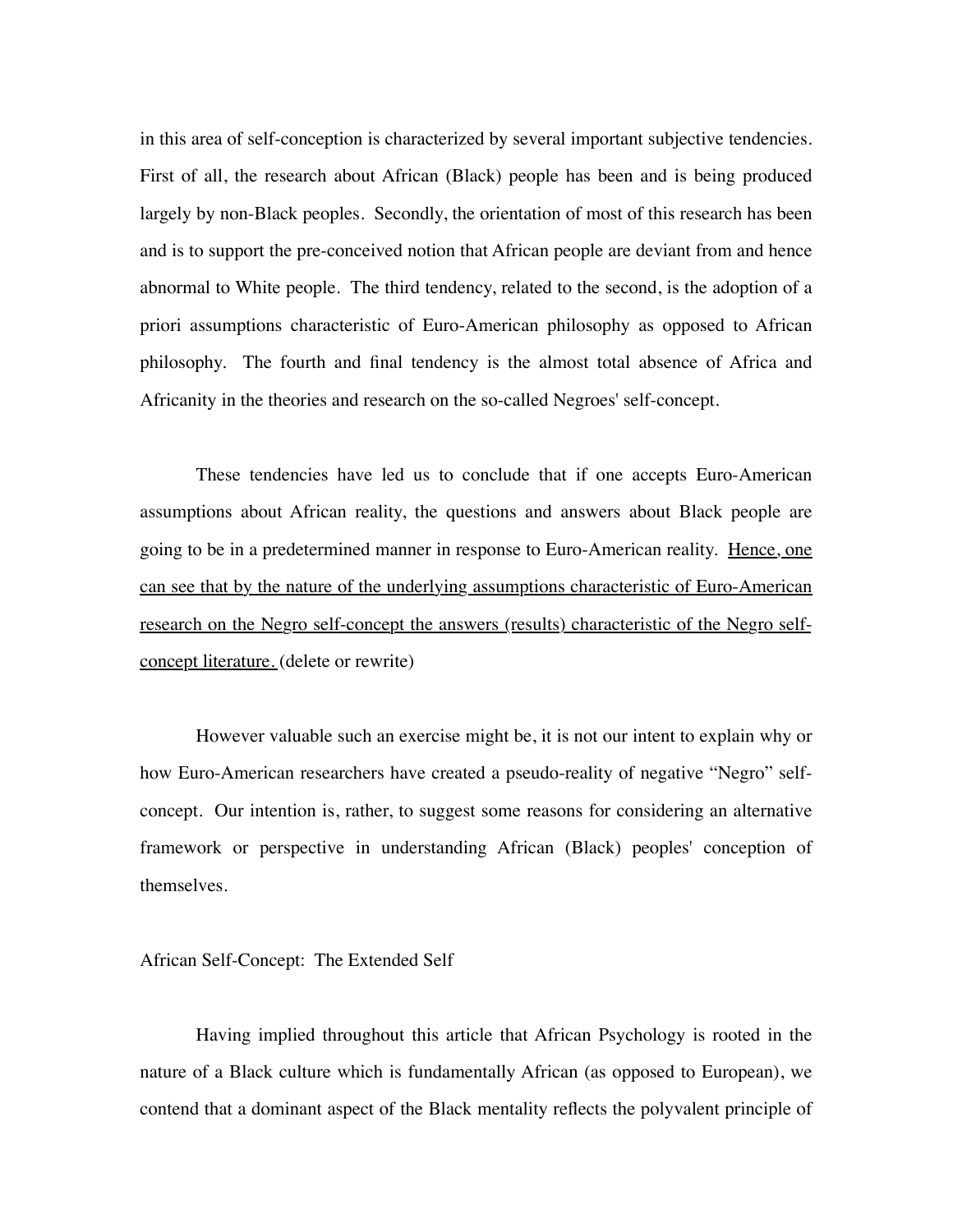the "Oneness of Being." If one were to epitomize African Psychology, it would be best described as the philosophy of rhythm or harmony.

The behavioral modalities which are characteristic of African lifestyles throughout the "Diaspora" are based on several philosophical assumptions and a conception of "reality" which, when analyzed, reflects a sense of ontological harmony or rhythm. Related to this is an African philosophical orientation which emphasizes the notion of interdependence. This notion conceives of man and all the other elements of the universe as being part of a unified and integrated whole. The African philosophical tradition, in turn, determines two fundamental operation orders or guiding beliefs. The first belief is that man is part of the natural rhythm of nature or one with nature. The second is a conception of the universe as a "vitalistic pneumaticism." This latter conception means a belief in the sense of "vital solidarity," or survival of the tribe. Descriptively, it refers to a kind of vital attitude about one's existence or what Westerners term a sense of "common fate."

In accordance with these two notions the African thinks of experience as an intense complementary rhythmic connection (or synthesis) between the person and reality.

How this relates to African self-conception is as important as it is difficult to express in the English language. First, we must recognize that the philosophical orientation determines both what is "real" and how one defines or validates its reality. In terms of self-conception, the African philosophical tradition, unlike western philosophical systems, does not place emphasis on the "individual" or "individuality." In fact, one could say that in a sense, it does not allow for "individuals." It recognizes, rather, that only in terms of one's people does the "individual" become conscious of one's own being.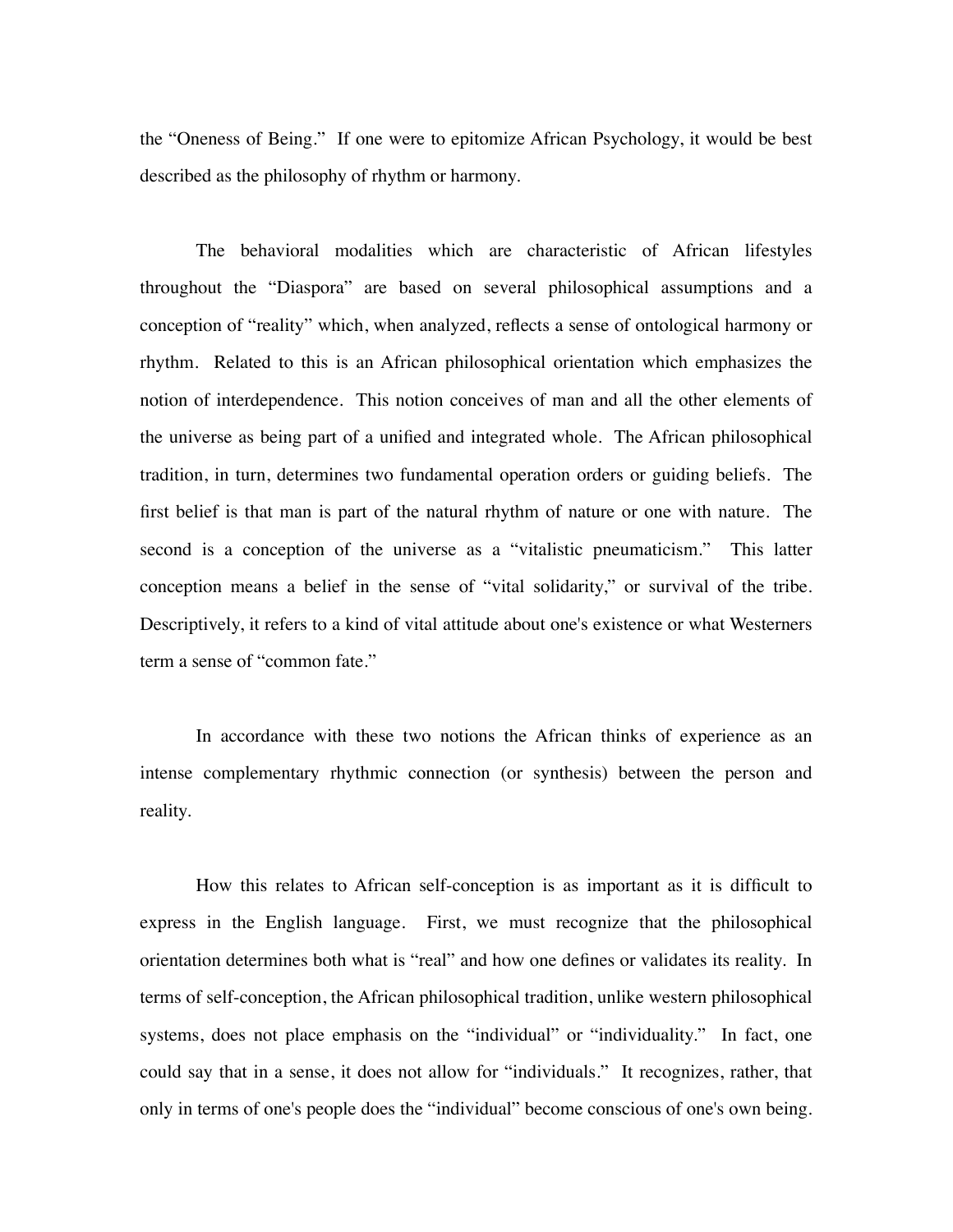It is, in fact, only through others that one learns his duties and responsibilities toward himself and the collective self (tribe). Historically, initiation rites were designed to instill this sense of corporate responsibility and collective destiny.

When we examine closely the African philosophical tradition, we recognize that from this tradition an extended definition of self evolved. That is to say, the African selfconcept is, by philosophical definition, the "We" instead of the "I."

Africans thus believe that whatever happens to the "individual" self, the "I", also happens to the corporate body, the "We", and vice-versa. The cardinal point, therefore, in understanding the traditional African conception of self, is the belief that "I am because we are; and because we are, therefore, I am." This belief underscores the extent to which the African feels himself to be part of all other African peoples. Descriptively, this relationship of interdependence can be termed the "extended-self."

This notion of the "We" (as opposed to the "I") may become clearer through an ontological analysis of the self. It is generally accepted in the Euro-American psychological tradition that the establishment of self is accomplished by recognizing in others qualities or characteristics similar to one's self and/or denying qualities and characteristics similar to one's self. The "self," therefore, occurs as the consequence of either of two processes - opposition and/or apposition. The way in which African peoples are extended into themselves, however, is not completely explained by this kind of distinction. What one must distinguish between are the "levels of reality:" the material (lower level) and the spiritual (higher level).

The "oneness of being" is predicated on Man being an integrated and indispensable part of the universe. Being in the world also means to participate in its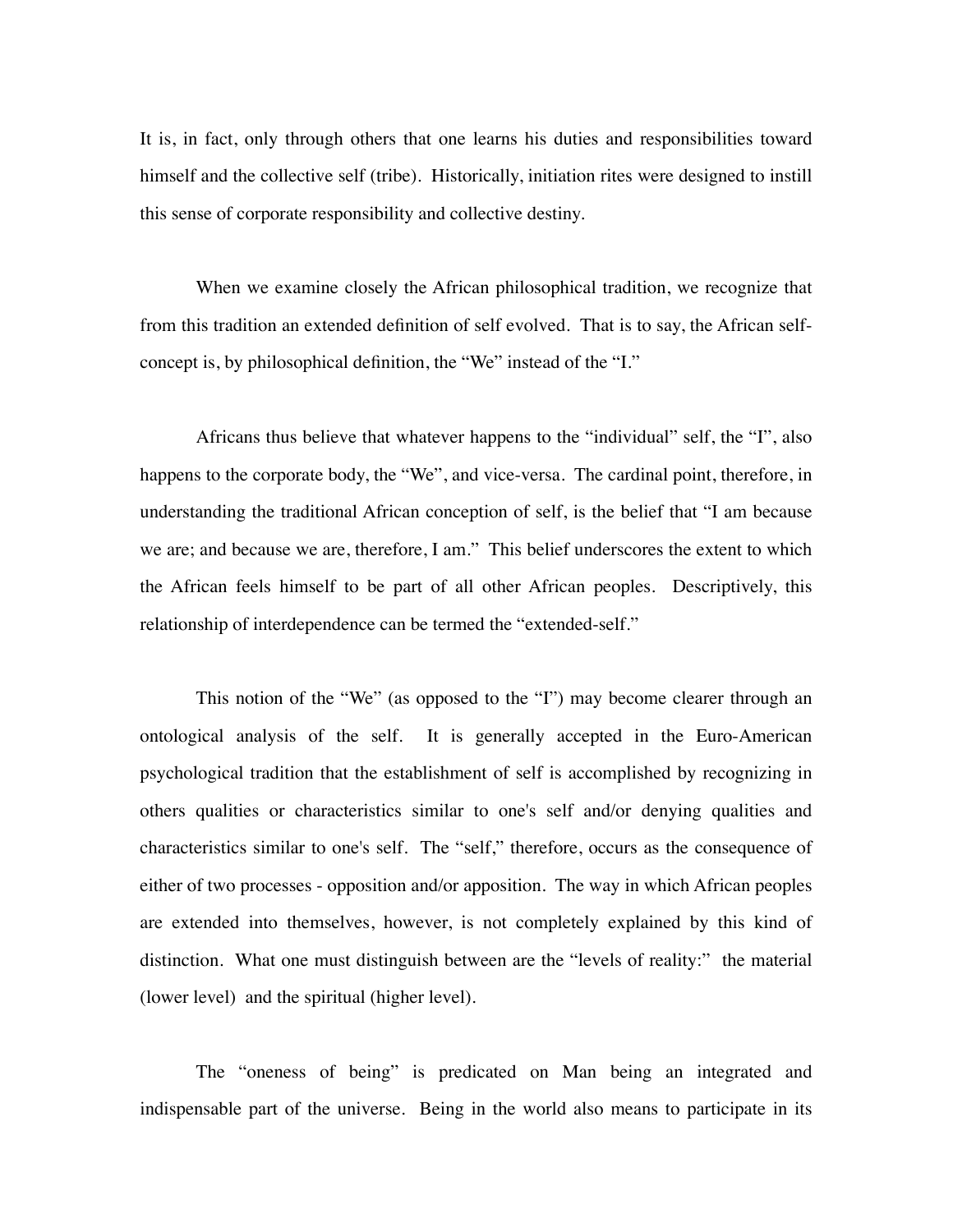social time. Hence, to be is to be what you are because of your historical part as well as what you anticipate to be your historical future. In recognizing the historical grounding of one's being, one has also to accept the collective and social sense of one's history. The collective "self" is not contained only in his physical presence in finite time. The twin notions of interdependence and oneness of being allow for a conception of self which transcends, through the historical consciousness of one's people, the finiteness of both Newtonian space and time.

Self-awareness is not therefore limited to just the "cognitive" awareness of one's uniqueness, individuality, and historical finiteness (as in the Euro-American tradition). It is the awareness of self as an awareness of one's historical consciousness (collective spirituality) and the sense of "we" being one.

If "we", however, portrays the properties of self as only collectively intersubjective or as only individually unique, we distort the totality of the notion. African self refers both to the grounding of the being which transcends empirical or physical entities and to the discrete entities that are capable of being located in space and having recognizable (and measurable) properties. The self is not only a permanently determined physical entity. That is, it is not reducible, or merely equivalent, to the biological organism. It is important, however, to make this "property" distinction clear for analytical purposes.

The most compelling property, of course, is the ontological grounding of the self in the collective and social sense of history. It is in this sense that the self is portrayed as a "transcendence into extendation." (word is not real) That is, the conception of self transcends and extends into the collective consciousness of one's people. However, selfconception is also related to the physically recognizable properties of the discrete entities.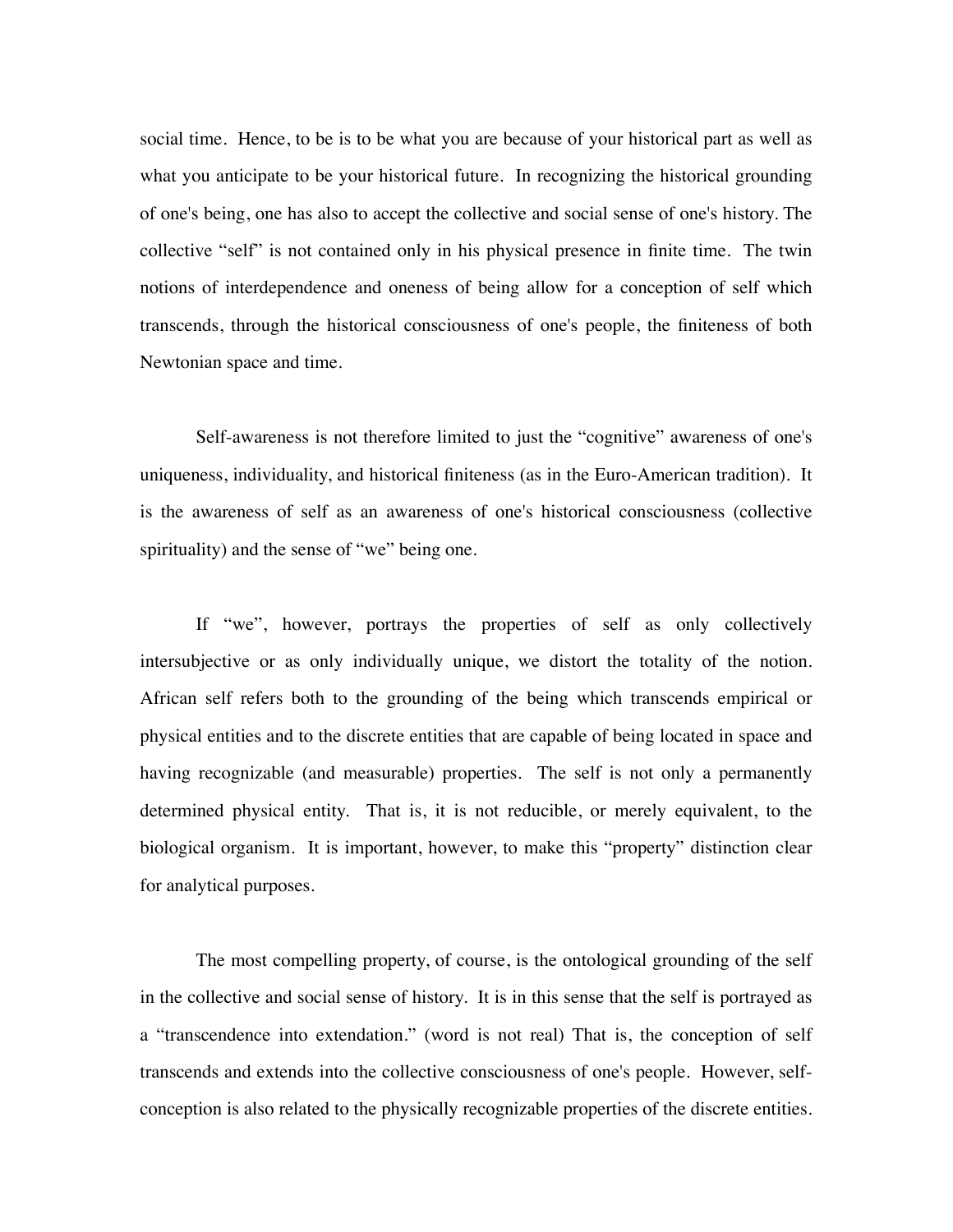And this is a critical point for the consideration of "Black American" self-concept.

The physical situation in which Africans - particularly in the Americas - find themselves involves the domination and imposition of a fundamental European system of "reality" on an African people. This situation naturally causes confusion because it denies the most compelling property of the African conception of self. It is this situation which has produced the entity referred to as the "Negro" - a concept referring to the African person who attempts to (or is forced to) deny the philosophical basis of his Africanity, even though he cannot negate the recognizable properties (physiological facts) of it. To be a "Negro" therefore, is to be in a state of confusion. The infliction of the Euro-American philosophical tradition, as it relates to self-conception (i.e., individuality, separateness, etc.) for African peoples causes many to falsely believe that their natural temperament, tendencies, and characteristic spirit were and are "wrong." Such conclusions have been created and sustained by the Euro-American psychological tradition. The results of such beliefs naturally lead to negative conceptions of self and attitudes of self-hatred. This, in turn, has implications for certain other maladies affecting the Black personality, a content area of which we turn our attention below.

## **5. What is the Nature of the Black Personality?**

Traditional (i.e., Euro-American) theories of personality functioning all adopt, as a norm, those behaviors which are derived from the European lifestyle. The above discussions of intelligence and melanin have already suggested some of the basic normative differences between the Black and White personalities. If these differences exist, and the social milieu systematically rewards those behaviors which are in accord with the society's norms, it is not surprising that a child may respond negatively to his natural tendencies when they are not in accord with the existing social order. A repeated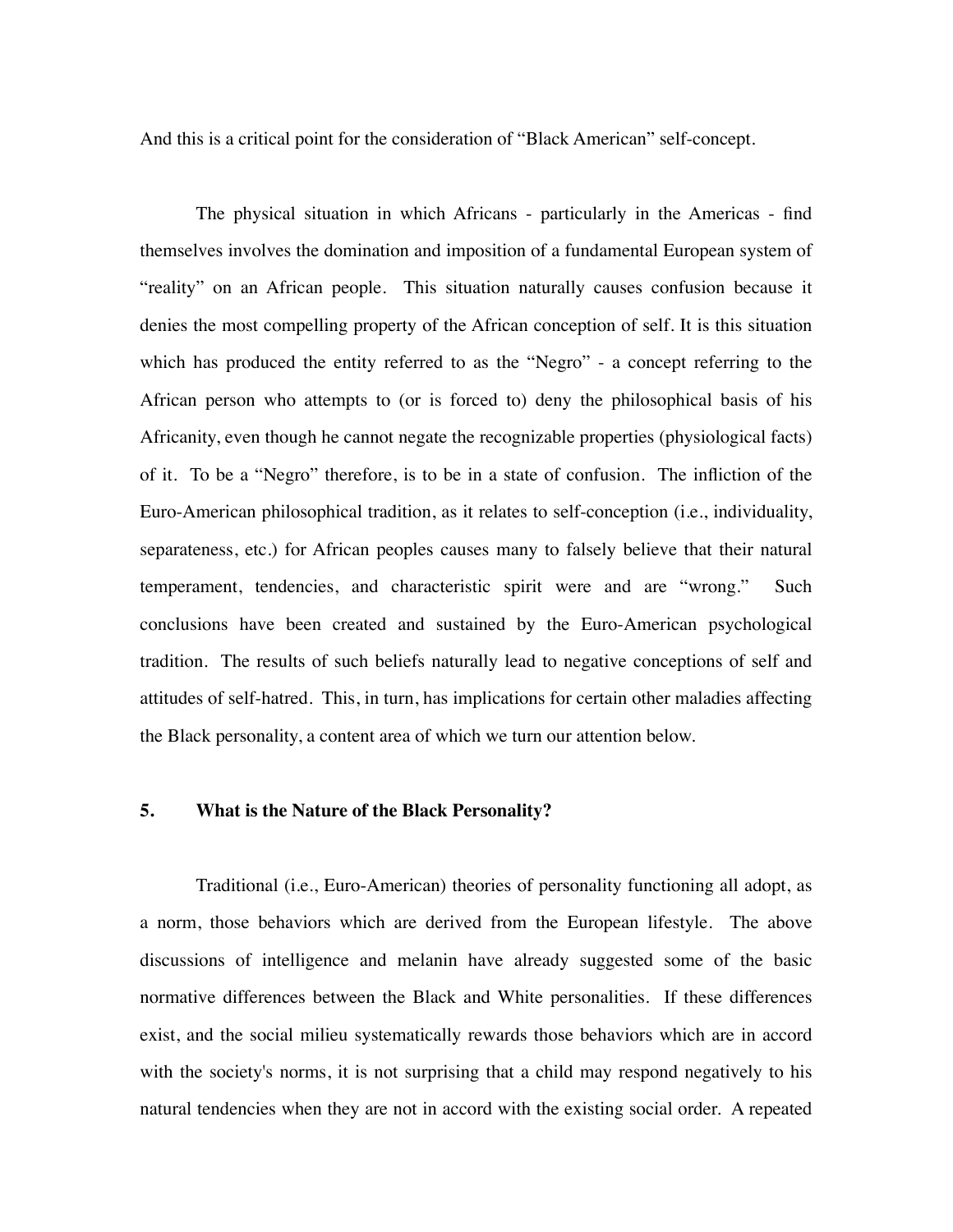association of one's natural tendencies with painful or negative stimulation leads to a conditioned inhibition of those tendencies in himself and a rejection of similar tendencies in others. This results in a psychologically unhealthy form of conditioning which most Whites (and many White-educated Blacks) confuse with "success." The most extreme examples are those attempts at physical alteration in which Blacks have tried to alter their appearance by bleaching creams, hair straighteners, etc., to bring their physical appearance into accord with the social norm of physical attractiveness. (Some popular race-intelligence theoreticians have equated such imitative behavior of the holders of power as evidence of the inherent superiority of the White race. Interestingly enough, these same theoreticians do not concern themselves with such "anomalies" as White efforts to produce melanin via sun tanning).

The more subtle yet more insidious form of this conditioned self-rejection is its psychological manifestation, well-documented in the voluminous research on Black selfconcept. Low self-esteem is almost a sine qua non of living in an environment of oppression. A major problem with such research, of course, is that it focuses attention on the results of oppression rather than its causes. Attention is also focused more on the effects of low self-esteem rather than the origins of low self-esteem.

Perhaps more important than just differences in orientation, African Psychology differs radically from Euro-American psychology in the assumptions concerning the basic nature of man. In this regard, we unashamedly align ourselves with the majority of the world's population in our rejection of Cartesian duality and our acceptance of man as a divine (spiritual) being. Even though Western observers have rather historically described these assumptions as primitive, heathenistic, superstitious, or pagan, the point remains that, without exception, Black behavior is most clearly understood by Black people as extensions of a spiritual core. An assumption of a spiritual core implies the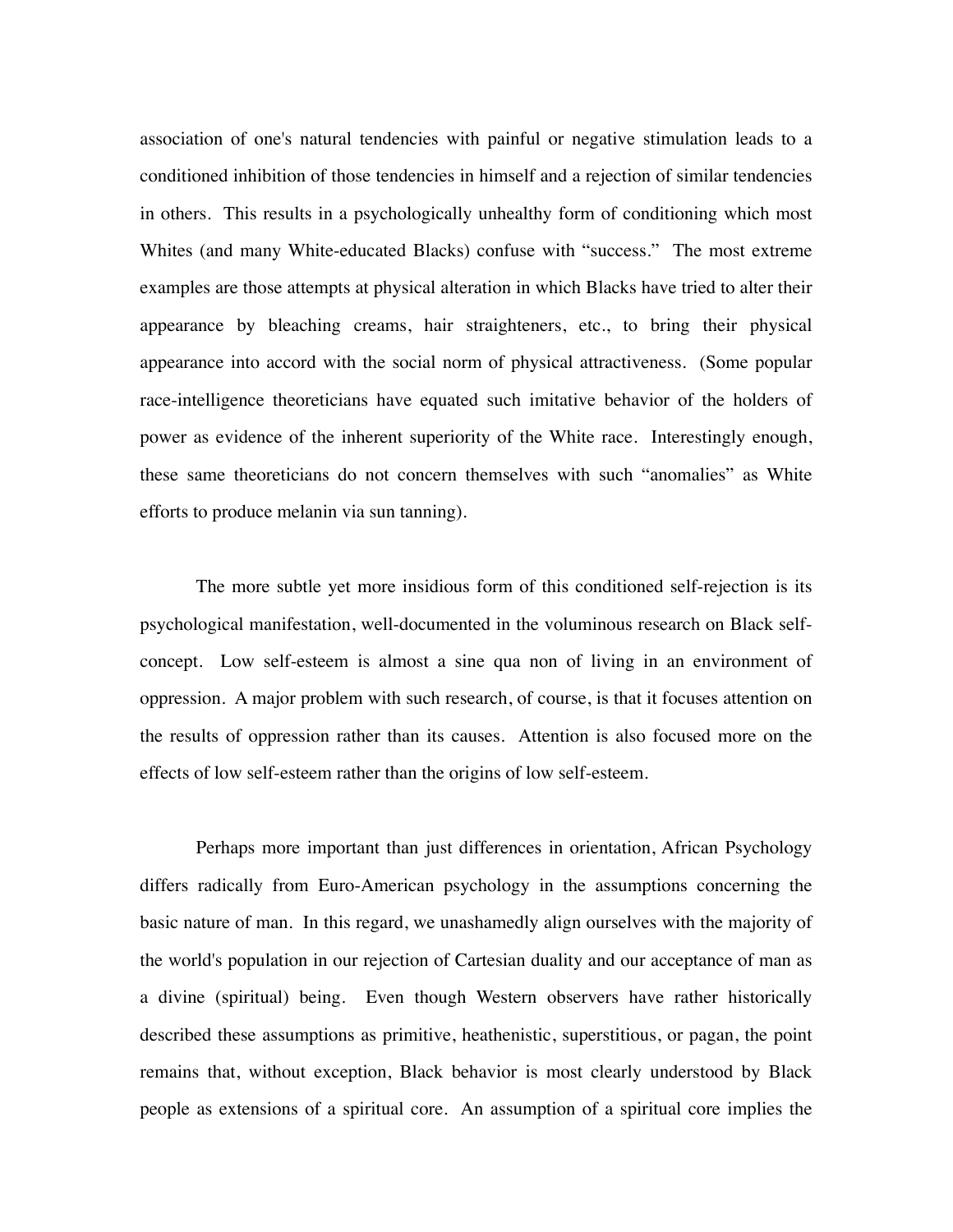existence of an irreducible element in man which has a divine origin, an eternal fate and a moral function.

With such differences in basic assumptions about the nature of man, one will necessarily find wide disparities in the organization of societies and the behaviors which are considered normative for those people. If one follows the history of Black people from West African societies (as a recent referent) through the American slavery experience and neo-slavery experience, one finds, as a thread of continuity, the religious nature of the Black man. The European's intrusion into African society was permitted without resistance largely because the African assumed that he lived in a religious world and that strangers were to be accepted as creatures of a similar divine origin and with high moral intent. The faultiness of this assumption is evidenced by the next four hundred years of the Black man's history following this intrusion. However, even this condition (of slavery) was made meaningful as a religious experience for Blacks. The adaptation of Christianity to the Black religious experience maintained and cultivated the idea of a divine plan at work. The problem continued to be one which assumed the universality of that divinity which, as viewed retrospectively, too frequently permitted a passive adaptation to an alien way of life.

The alien (Euro-American) way of life assumed man to be first and foremost a material being in search of physical gratification. Normative behavior is thus viewed in terms of the maximal gratification of one's material ambitions (variously referred to as achievement motivation, territorial dominance, political power, etc.). The exploitation of people and resources is considered of little consequence, inasmuch as the core of it all is believed to be dispensable material. Thus, one can readily perceive the incompatibility of the victim, assuming that even his exploitation is of a spiritual quality with the oppressor viewing the spiritual as material.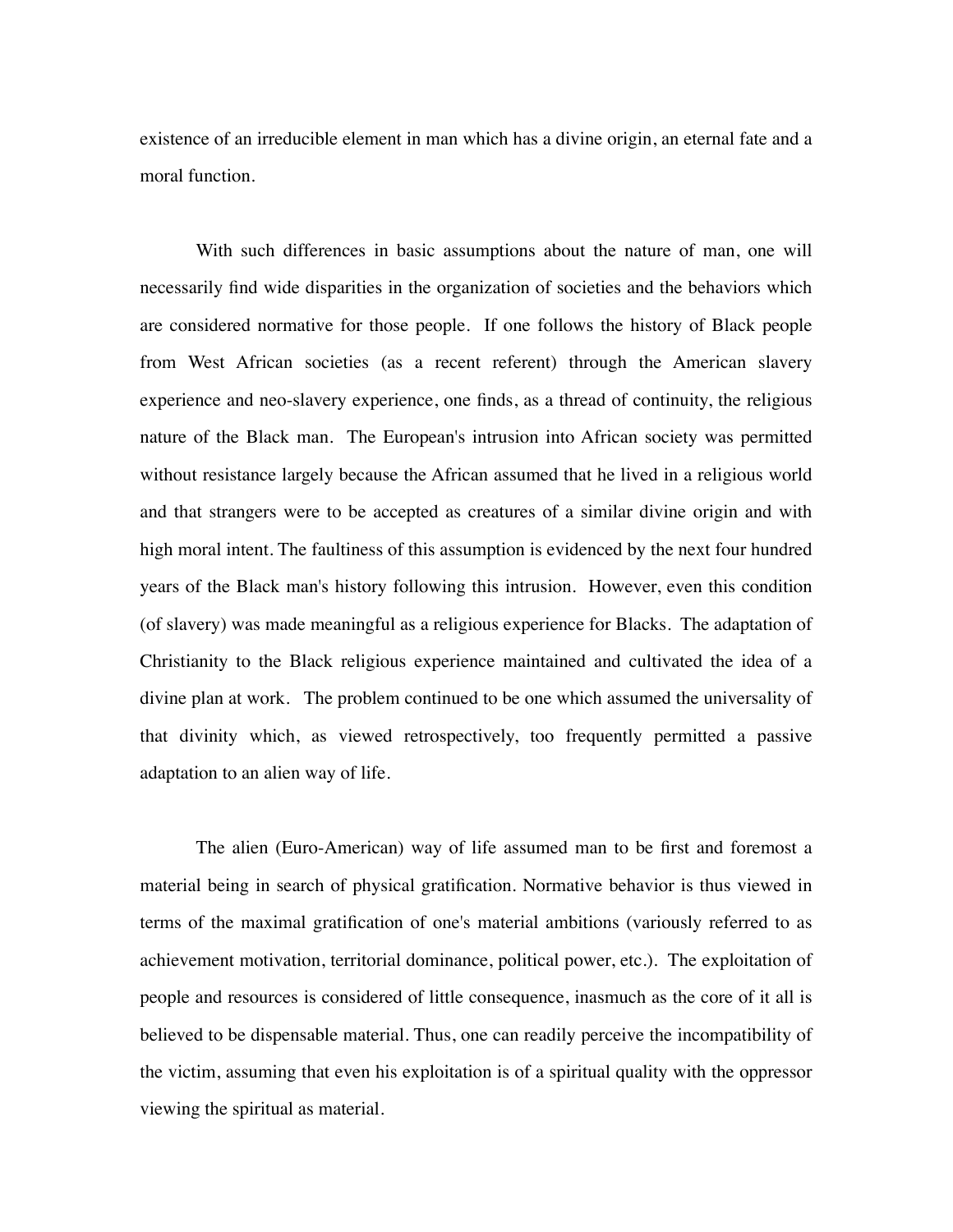The emphasis on the spiritual core summarize the African psychological perspective on Black personality. All descriptions of the normal functioning Black personality are thus viewed in the context of this core. For example, the recent upsurge in Black homicides, drug usage, mental disorders, and the virtual disintegration of the Black society within the American context can be systematically correlated with the deterioration of the religious function in Black personality. The increased adoption by Blacks of alien assumptions of materialism has resulted in a concomitant adoption of European lifestyles. Such an adopted life style is dysfunctional when it is superficial and contrary to the natural Black lifestyle. This adoption is viewed as superficial because, even though the Black man succeeds in emulating the White lifestyle, it frequently results in neurosis or other forms of implicit self-rejection. The spiritual tendencies of African people are antithetical to the material tendencies of Europeans and acceptance of the one almost invariably requires rejection of the other.

The Black personality which has ostensibly adjusted to Western society is characterized by what Euro-American psychologists would call a "schizoid" adjustment. This means that he lives in two worlds which diametrically differ on many key dimensions. He works to foster an image which will make him acceptable to the material world of the European (e.g., high achievement motivation, emphasis on cognition to the exclusion of affective experience and individualism). On the other hand, he will attempt to maintain at least tenuous ties to his opposite Black origins. The growing failure of such schizoid adjustment is seen in the increase of suicide rates among middle class Blacks as well as the growing incidence of depression and general malcontentment.

African Psychology, in short, does not assume that the similar behaviors of the White majority and Black middle-class have the same origins. Because of this, we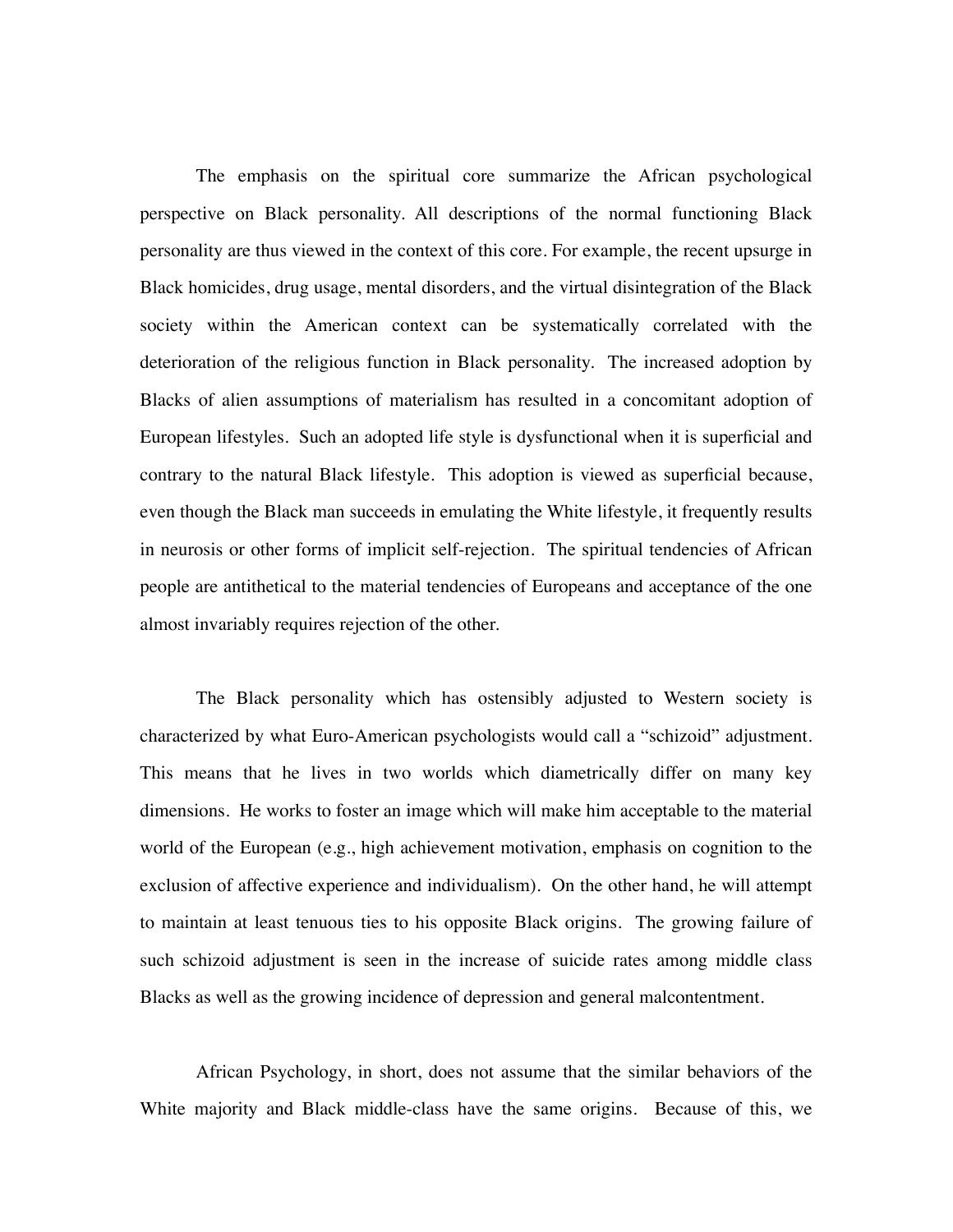recognize that a renewal of the spiritual core of the Black man is the most effective therapy for his adjustment disorders. This perhaps begins to explain the very high level of success achieved by the followers of the Honorable Elijah Muhammad in resolving those problems of Black people where traditionally-trained psychologists have been utter failures. This has been particularly true of drug addiction and other so-called "incorrigible" conditions.

Finally, after four hundred years, we can begin to understand that the solutions to the problems of the Black man are different from the solutions to the problems of the people of European descent. People of African origin cannot be made citizens of the world by acting in accord with the European model of behavior, despite material inducements to do so. The price is too high, and the ultimate rewards too low.

## **Conclusion**

The five content areas discussed above do not, of course, exhaust the list of various subjects with which African Psychology is concerned. The five which have been discussed do, however, represent the foundations of our inquiry into the psychological nature of the Black man.

We should perhaps mention, in this context, that we are under few illusions concerning the difficulty of the intellectual work ahead of us. Nor do we have any illusions concerning the extent some will go in the attempt to hinder our progress. Indeed, some of us have already been refused academic jobs or fired from them because of our determined efforts to forge a psychology which validates the experience of Black people. If American history is any kind of accurate reflector of what is held in store for us, we should perhaps consider ourselves fortunate that we are not killed or imprisoned